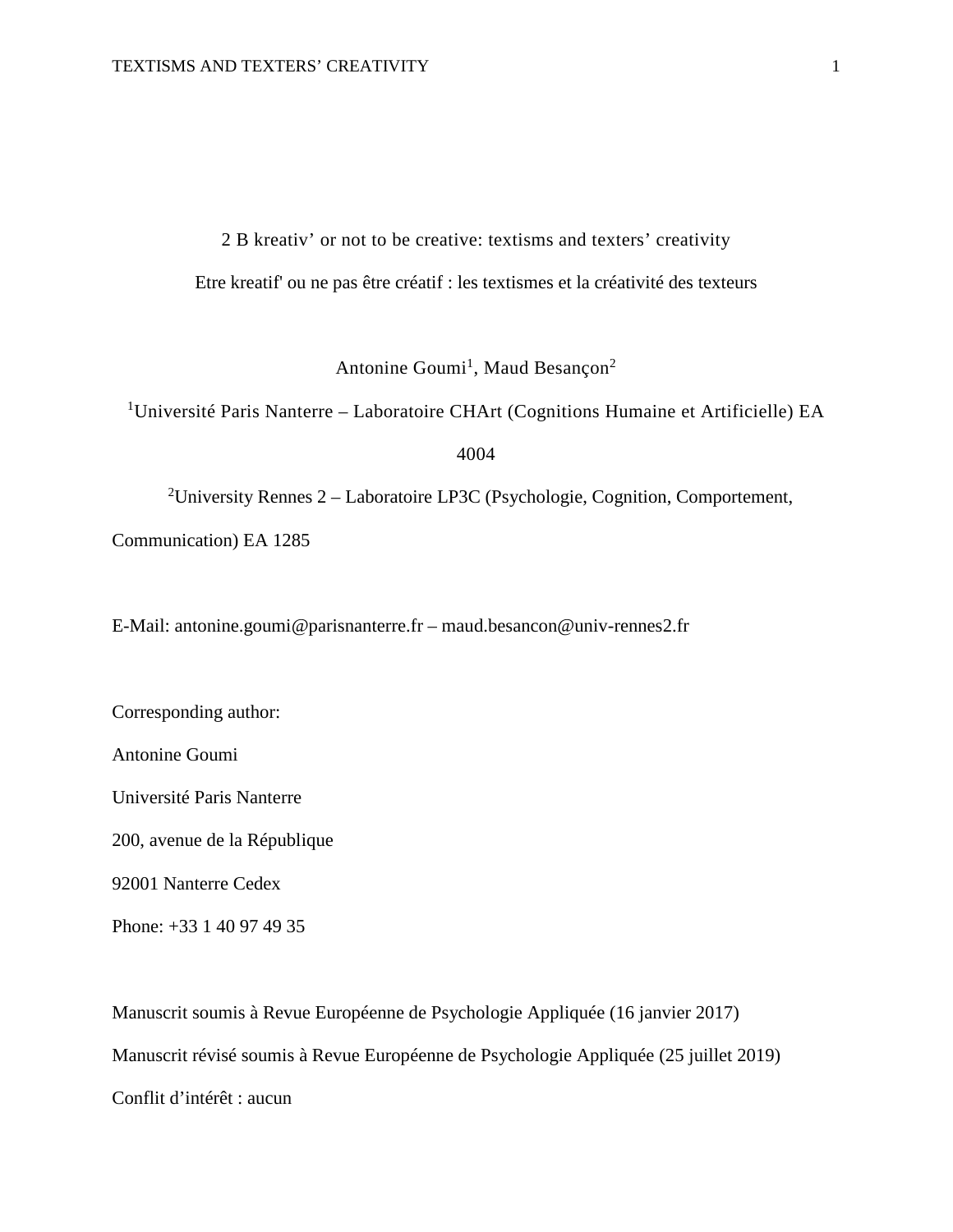#### Abstract

Introduction – Text messages are particularly popular among young people. Studies have focused on the links between writers' unconventional spelling and literacy skills. Creativity gives the possibility to cope with the numerous changes people have to face.

Objective – The present research aimed to examine the relation between the creative potential of texters (text-message writers) and their use of textisms (a change in a word's orthographic form as compared to traditional writing).

Method – Two corpora were compiled: one of 285 elicited text messages and one of 580 naturalistic text messages produced in daily-life situations by undergraduates ( $n = 29$ ,  $20-23$ ) years of age). Two types of textisms were measured: those consistent with traditional written code and those breaking with traditional written code. Four scores of creative potential were considered: graphic divergent thinking, verbal divergent thinking, graphic integrative thinking and verbal integrative thinking.

Results – The results showed negative correlations between the level of creativity and the density of textisms. Overall, texters who were creative in divergent thinking produced fewer textisms breaking with traditional written code.

Conclusion – The results of our study are discussed with regard to the texters' flexibility and ability to adapt or appropriately address their interlocutor.

Keywords: text messaging, textisms, creativity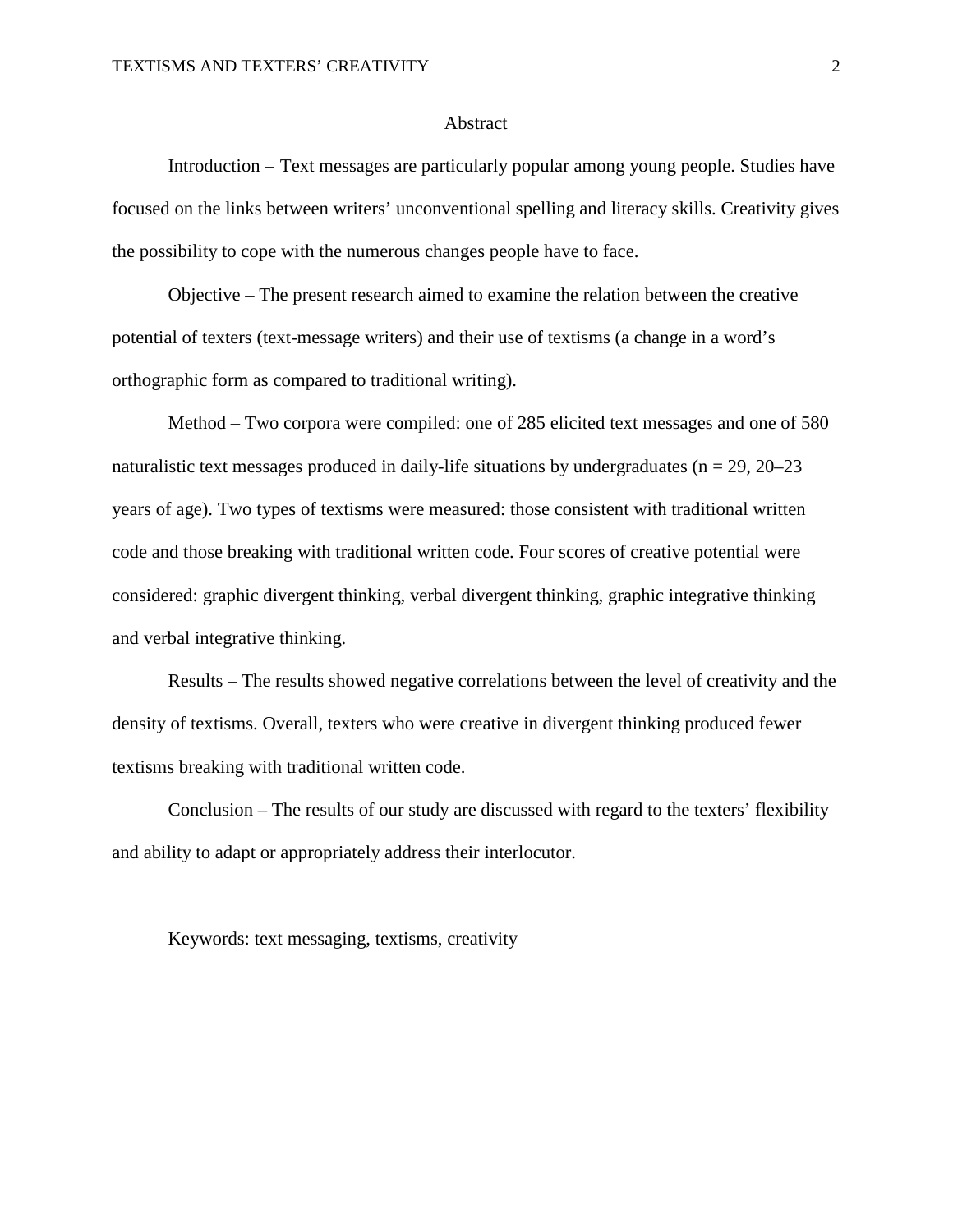#### Résumé

Introduction – Les SMS sont particulièrement populaires auprès des jeunes. Les études se sont notamment focalisées sur le lien entre l'orthographe non conventionnelle des texteurs et leurs compétences alphabétiques. L'étude de la créativité donne l'opportunité de s'intéresser à de nouvelles variables en lien avec l'écriture numérique.

Objectif – Cette recherche a pour objectif d'étudier la relation entre le potentiel créatif des texteurs (scripteurs de SMS) et leur utilisation de textismes (changement dans la forme orthographique d'un mot par rapport à l'écrit traditionnel) lors de la rédaction de SMS.

Méthode – Deux corpus ont été constitués : l'un de 285 SMS provoqués artificiellement sous scénarii et l'autre de 580 SMS naturels réellement produits dans la vie quotidienne par des étudiants de premier cycle (n = 29, 20-23 ans). Deux types de textismes ont été mesurés : ceux correspondant au code écrit traditionnel et ceux en rupture avec le code écrit traditionnel. Quatre scores de potentiel créatif ont été évalués : la pensée divergente graphique, la pensée divergente verbale, la pensée intégrative graphique et la pensée intégrative verbale.

Résultats – Les résultats montrent des corrélations négatives entre le niveau de potentiel créatif et la densité des textismes. Dans l'ensemble, les texteurs créatifs en pensée divergente produisent moins de textismes en rupture avec le code écrit traditionnel.

Conclusion – La discussion des résultats porte sur la flexibilité des texteurs et leur capacité à s'adapter ou à s'adresser de manière appropriée à leur interlocuteur.

Mots-clefs : SMS, textismes, créativité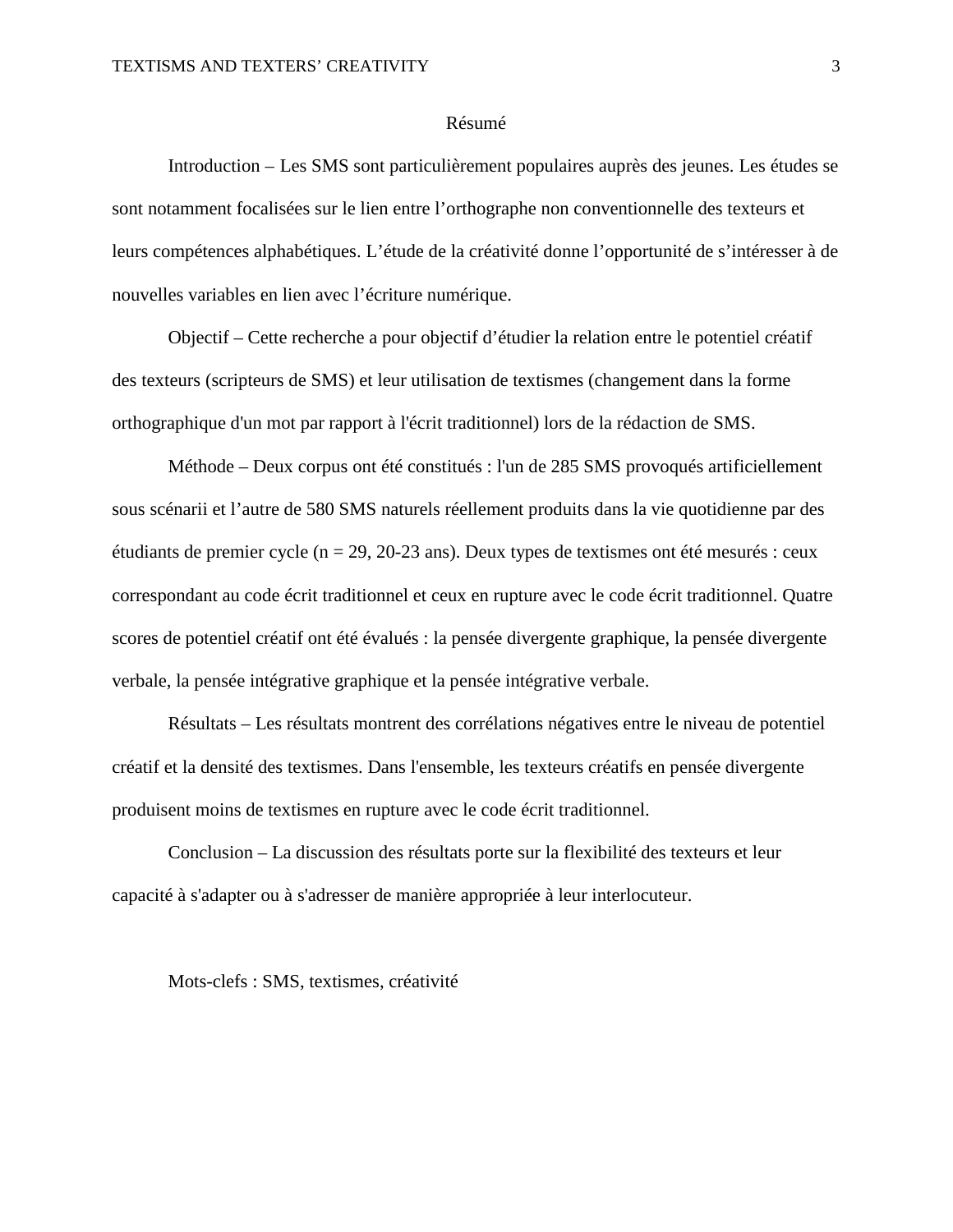#### **1. Introduction**

Over recent decades, the emergence of information and communication technology has been a turning point in how human beings communicate. With the advent of the mobile phone came a new form of communication: the SMS (Short Message Service), or text messaging. In 2012, text messaging celebrated 20 years of existence, yet text message communication between different mobile phone providers only became possible in 1999. Immediately and regardless of their country of residence, young people began to appropriate this new means of communication (Thurlow & Poff, 2013).

Text messages are particularly popular among young people. In 2017 in France, 12 to 17 year-olds were 57%, 18 to 24-year-olds 65% and 25 to 39-year-olds 54% to use text messaging app every day. Over the age of 40, the use of text messaging app became episodic: 40 to 59-yearolds are 62%, 60 to 69-years-old 79% and 92% for those over 70 years of age to never use text messaging app (Croutte, Lautié, & Hoibian, 2017). The situation is similar in most countries around the world. In the United States, in 2017, 44% of persons aged between 18 and 34 years stated that they use text messaging or online messaging applications from once to multiple times per day. Whereas 57% of persons aged over 55 years of age stated that they never use text messaging or online messaging applications (YouGov, 2018).

When writing text messages, young people no longer must employ refined language: using their imagination, they create a new way of writing that incorporates abbreviations or numbers in the transcription of words and sometimes expressions (Tossell, Kortum, Shepard, Barg‐Walkow, Rahmati, & Zhong, 2012). Messages tend to become shorter (Goumi, Volckaert-Legrier, Bert-Erboul, & Bernicot, 2011) to accommodate imposed constraints (phone screen size and keyboard), with less respect given to grammar, spelling or conjugation. This new form of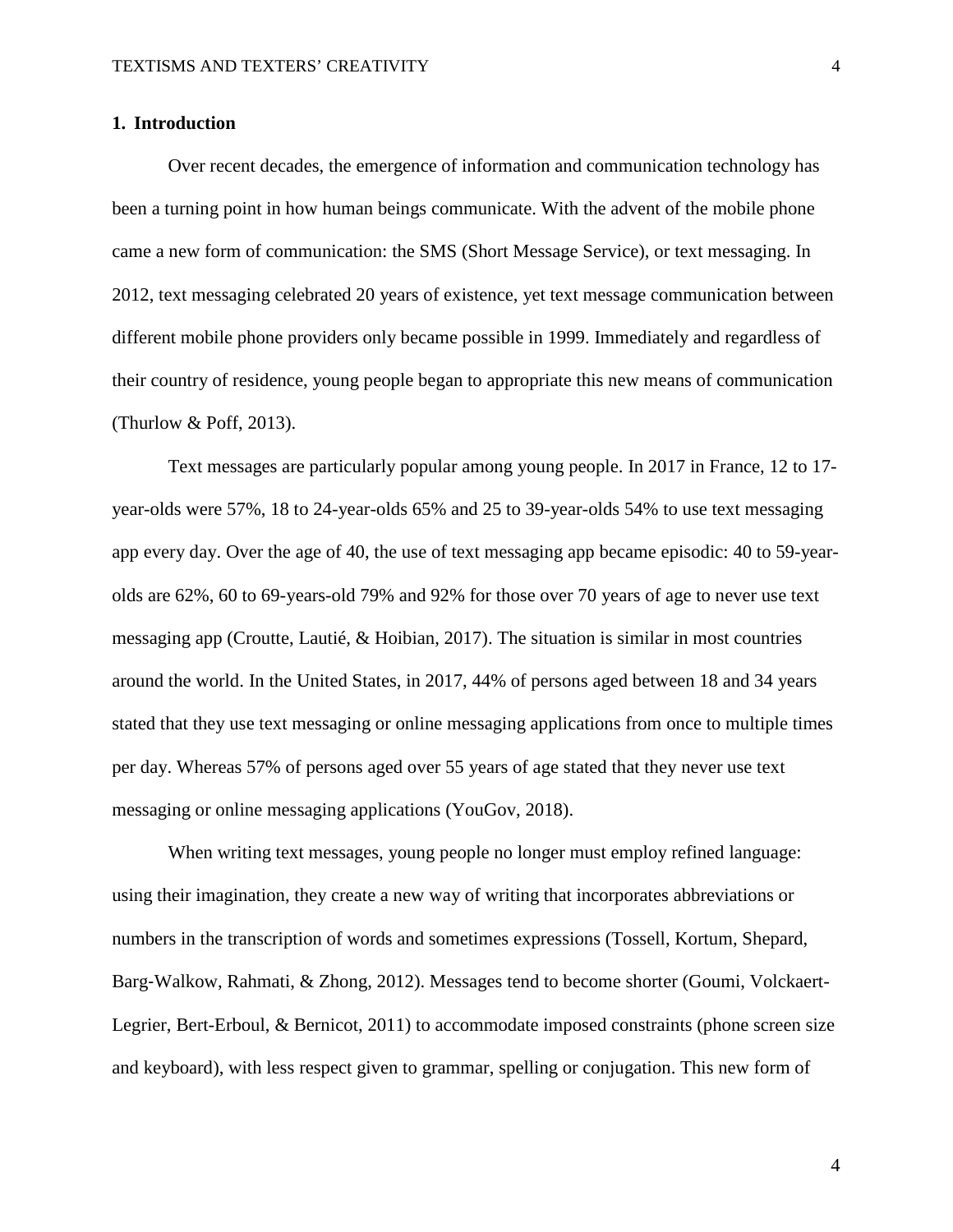written expression saves time and space (Volckaert-Legrier, Goumi, Bert-Erboul, & Bernicot, 2015) but is cognitively expensive to produce for novice users (Combes, Volckaert-Legrier, & Largy, 2012a, 2012b; Combes, Volckaert-Legrier, & Perret, 2018). From a scientific standpoint, this is rich material which opens up new research opportunities and questions for society.

# **1.1. Text messages**

One of the language features of text messaging is its economy of characters resulting from the use of orthographic changes, thereby making this manner of writing so different from that which is traditionally used. The density of textisms is considered the reference index (e.g., Drouin & Driver, 2014; Grace, Kemp, Martin, & Parrila, 2014). A textism is defined as a change in a word's orthographic form compared to traditional writing. The density of textisms is equal to the number of changes divided by the total number of words in the message. Thurlow and Brown (2003) have proposed a 10-category classification for encoding these phenomena in the English language: shortenings (lab for laboratory), contractions (tmrw for tomorrow), g-clippings (mornin for morning), other clippings (wil for will), acronyms (DI for Detective Inspector), initialisms (ASAP for as soon as possible), letter/number homophones (l8r for later), misspellings (rember for remember), non-conventional spellings (nite for night), and accent stylizations (wivout for without). Grace and Kemp (2015) have provided an exhaustive report of other classification categories and examples of textisms in English. For the French language, Bernicot, Volckaert-Legrier, Goumi, and Bert-Erboul (2012) distinguished two types of textisms in terms of their accordance or rupture with the traditional written code. Textisms which, from a cognitive point of view, are consistent with the traditional code (grapheme-phoneme correspondence) involve a different application of the same rules: The orthographic changes do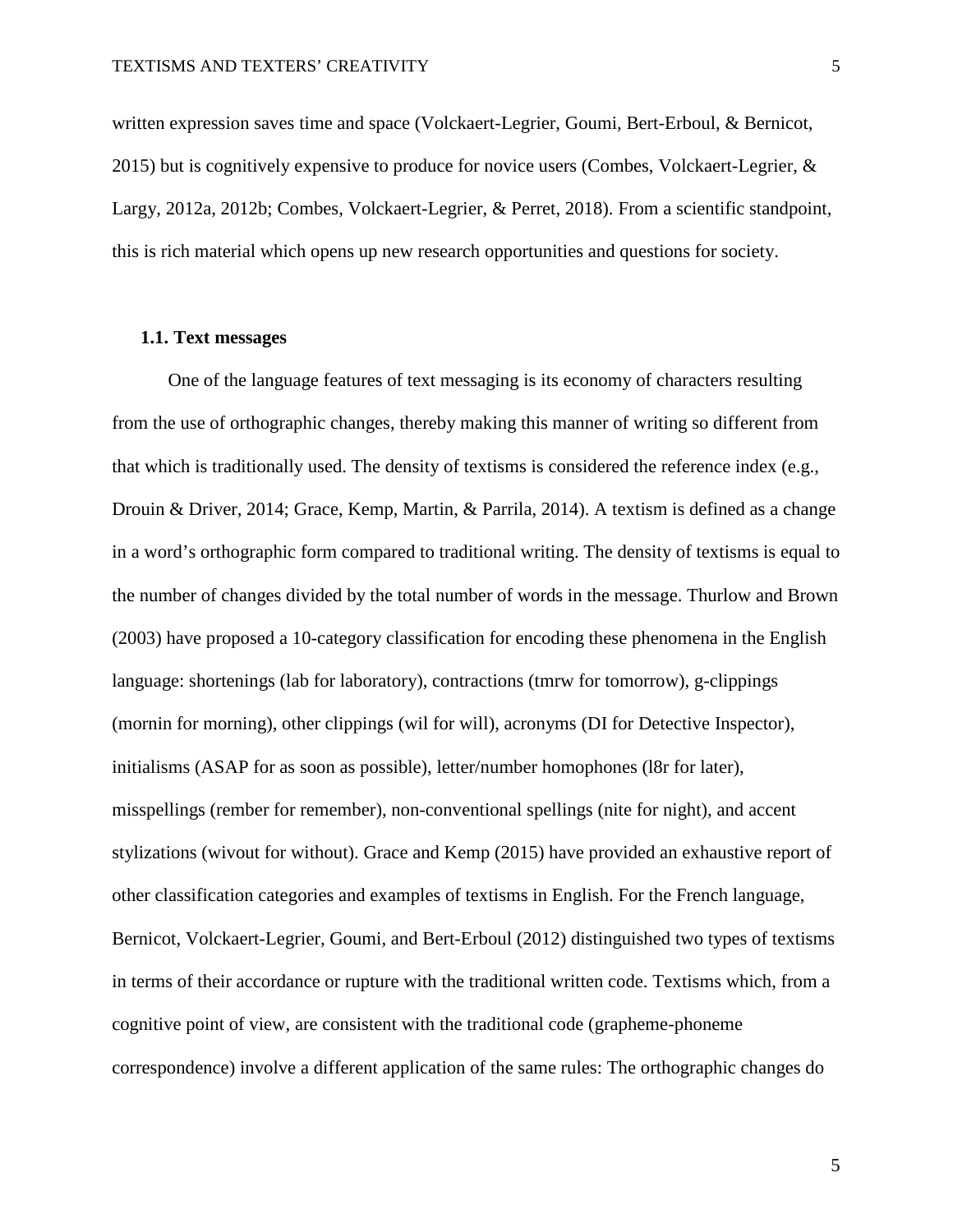not modify the phonology of the words and are written with graphic forms which exist in traditional writing (*donné* for *donner*, *lesson* for *leçon*, *chanbre* for *chambre*, *es* for *ai*). For textisms which break with the traditional code of grapheme-phoneme correspondence, different rules are applied or invented: The orthographic changes modify the pronunciation of the words and/or are written using graphic forms which do not exist in traditional writing (*mwa* for *moi*, *qi* for *qui*, *pk* for *pourquoi*, *chepa* pour *je ne sais pas*). The method section of the present study provides additional examples. Is the use of these orthographic modifications a sign of creativity? Or is it, instead, a sign of conformism? In order to answer these questions, we focused on texters' creative potential in relation to their spelling change behaviors (use of textisms).

Until now, studies have mainly focused on the links between writers' unconventional spelling (textisms) and literacy skills (e.g., Wood, Kemp, & Plester, 2014a; Wood, Kemp, Waldron, & Hart, 2014b). For children and teenagers, research has shown either no relation between the density of textisms and traditional spelling level (Plester, Lerkkanen, Linjama, Rasku-Puttonen, & Littleton, 2011; Plester, Wood, & Joshi, 2009), or a positive correlation (high density of textisms related to a good spelling level) (Wood, Jackson, Hart, Plester, & Wilde, 2011a; Wood, Meachem, Bowyer, Jackson, Tarczynski-Bowles, & Plester, 2011b). Other research has shown an absence of effect of text messaging on spelling (Kemp & Bushnell, 2011; Wood, Jackson, Plester, & Wilde, 2009). Bernicot, Goumi, Bert-Erboul, and Volckaert-Legrier (2014) as well as Zebroff (2018) have provided a synthesis of results in children and teenagers. Results seem to be somewhat different for adults. As for younger people, some studies show no association between literacy skills and textism use (Drouin & Davis, 2009; Kemp, 2010), others show positive relations between both literacy skills and frequency of text messaging (Drouin, 2011) and reading and writing text messages (Kemp, 2010). De Jonge and Kemp (2012) found a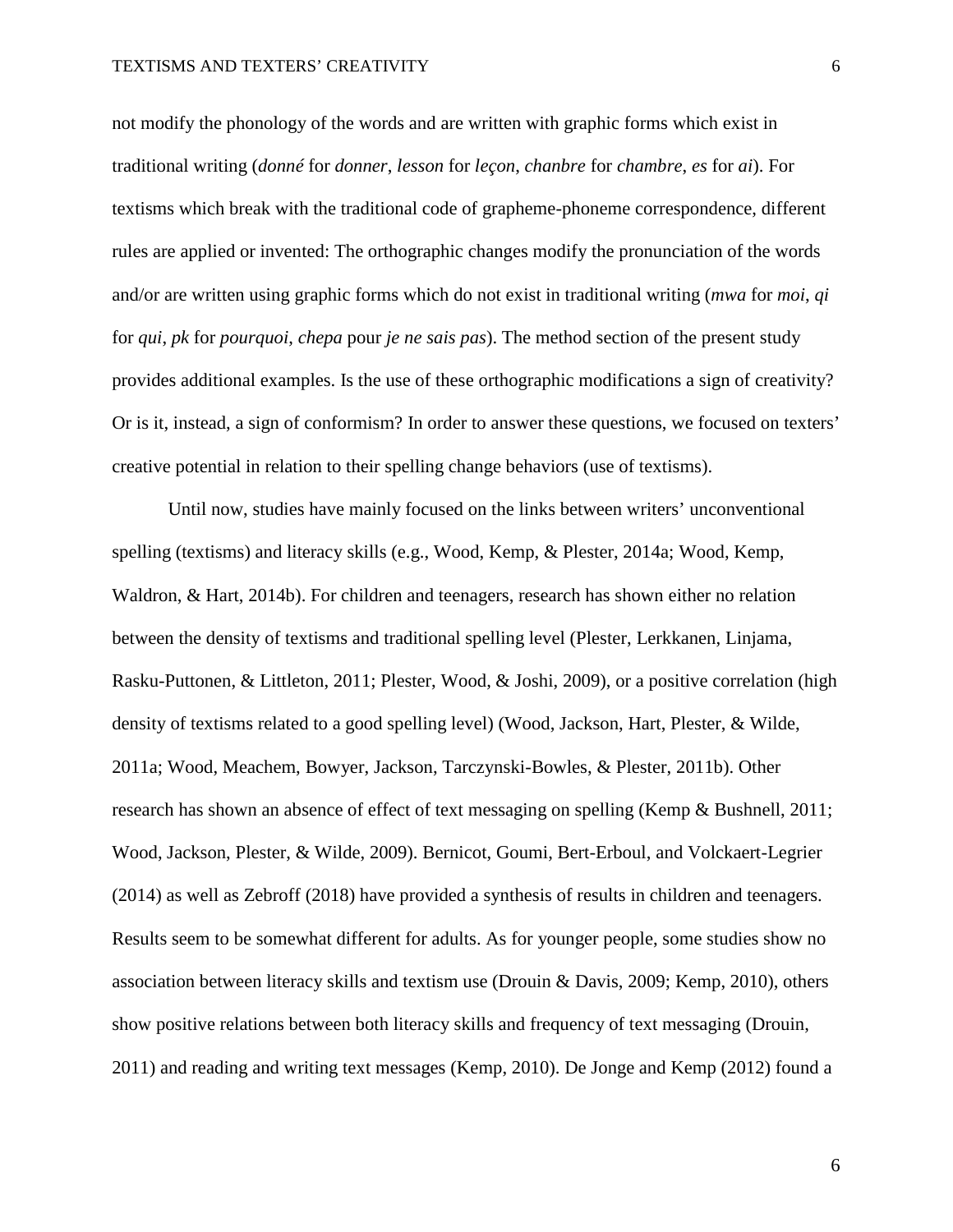negative relation between frequent text messaging, use of textisms and literacy skills in adults, a result which has never been shown in teenagers. Powell and Dixon (2011) show that spelling improves with exposure to textisms whereas exposure to misspellings has a negative effect on spelling ability. Wood et al. (2014a, 2014b) have provided a summary of these results in adults.

The new issue we have chosen to address here is the imagination and creativity of texters, solicited through their necessary adaptation to the tool. As of yet, no study has questioned the relation between texters' level of creative potential and the observed spelling changes in their text messages: Is 19 year-old Paul, "LO my bb how RU, dont no if UR awar ther's no psychopatho 2day" (*slm bb sava, jC pa si T o kourant mé ya pa psykopato ojrd8*), more creative than 19 year-old Manon, "I am in an introduction to health psychology class, it is great. We have to eat less meat!"(*Je suis en cours d'introduction à la santé en psychologie, c'est génial. Il faut qu'on mange moins de viande !*)?

#### **1.2. Creativity**

Throughout history, some people have been able to break existing standards in various fields to shed new light on our world (e.g., Galileo), make a scientific contribution (e.g., Einstein) or introduce a new artistic movement (e.g., Cézanne). These creators, with their influence on society, can be considered as having "big-C" creativity (Csikszentmihalyi, 2006; Kaufman & Beghetto, 2009). However, everyday people like us also have creative potential and are presented with daily "little-c" opportunities for being creative. Indeed, when a person (whether a child or an adult) is faced with a new situation without a solution, this person can choose a creative way to deal with it. Creativity is defined as the capacity to produce novel, original work which fits within the particular constraints of the task or domain (Amabile, 1996;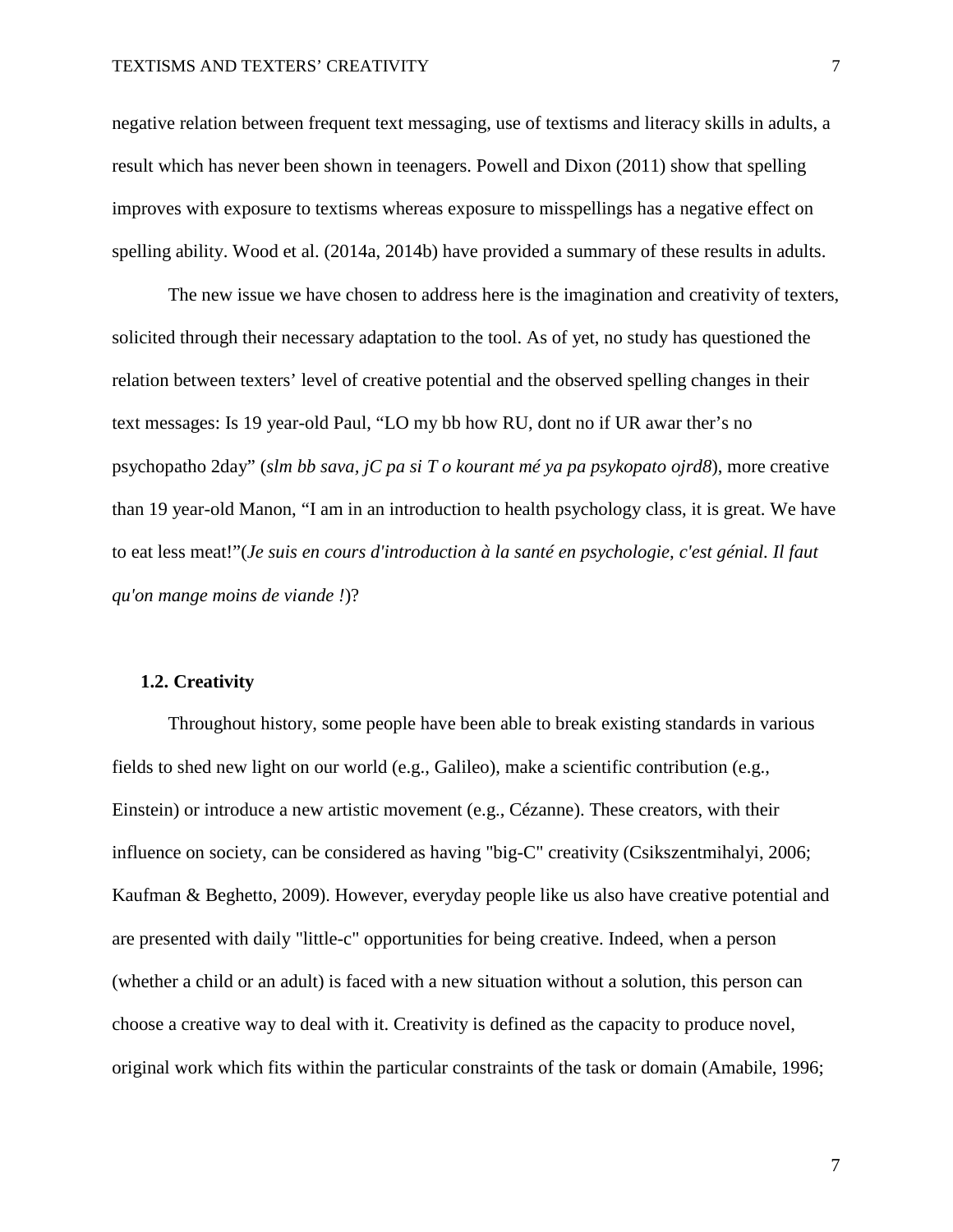Lubart, Mouchiroud, Tordjman & Zenasni, 2015; Runco & Jaeger, 2012; Sternberg & Lubart, 1995). Thus, to be considered creative, an idea, a concept, a text or an artistic production must be distinguished from what has previously been proposed, while at the same time satisfying the constraints of the environment in which it is expressed (Besançon & Lubart, 2015).

Several components influence the creative potential of each individual. According to multivariate approaches (Sternberg & Lubart, 1995), creative potential refers to a particular combination of both individual resources (e.g., cognitive factors, referring to intellectual skills and knowledge, and conative factors, referring to personality traits, emotion and motivation) and contextual resources (e.g., the environment in which people live, referring to their culture, family, profession, and academic background). According to this approach, individual differences in creative potential become observable depending on the fit between the requirements of a given task and a person's multivariate profile of resources.

Moreover, two types of mental processes are involved in the creative process: divergentexploratory thinking and convergent-integrative thinking (Barbot, Besançon & Lubart, 2016). Their proportion may vary from one individual to another (Barbot, Besançon & Lubart, 2011; Barbot et al., 2016; Runco, 2008). Divergent-exploratory thinking is the ability to generate a number of ideas related to a specific situation or stimulus (Barbot et al., 2011, 2016). Observations have shown that the more ideas people have (reflecting ideational fluency), the greater the probability they will obtain high-quality ideas. This explains why many psychometric measures of creative potential only derive a score of ideational fluency based on the number of ideas generated (Lubart et al., 2015; Reiter-Palmon, Forthman & Barbot, 2019). Divergentexploratory thinking is often considered as an initial phase of the creative process (Csikszentmihalyi, 2006; Runco, 2008). It is characterized by a high level of flexibility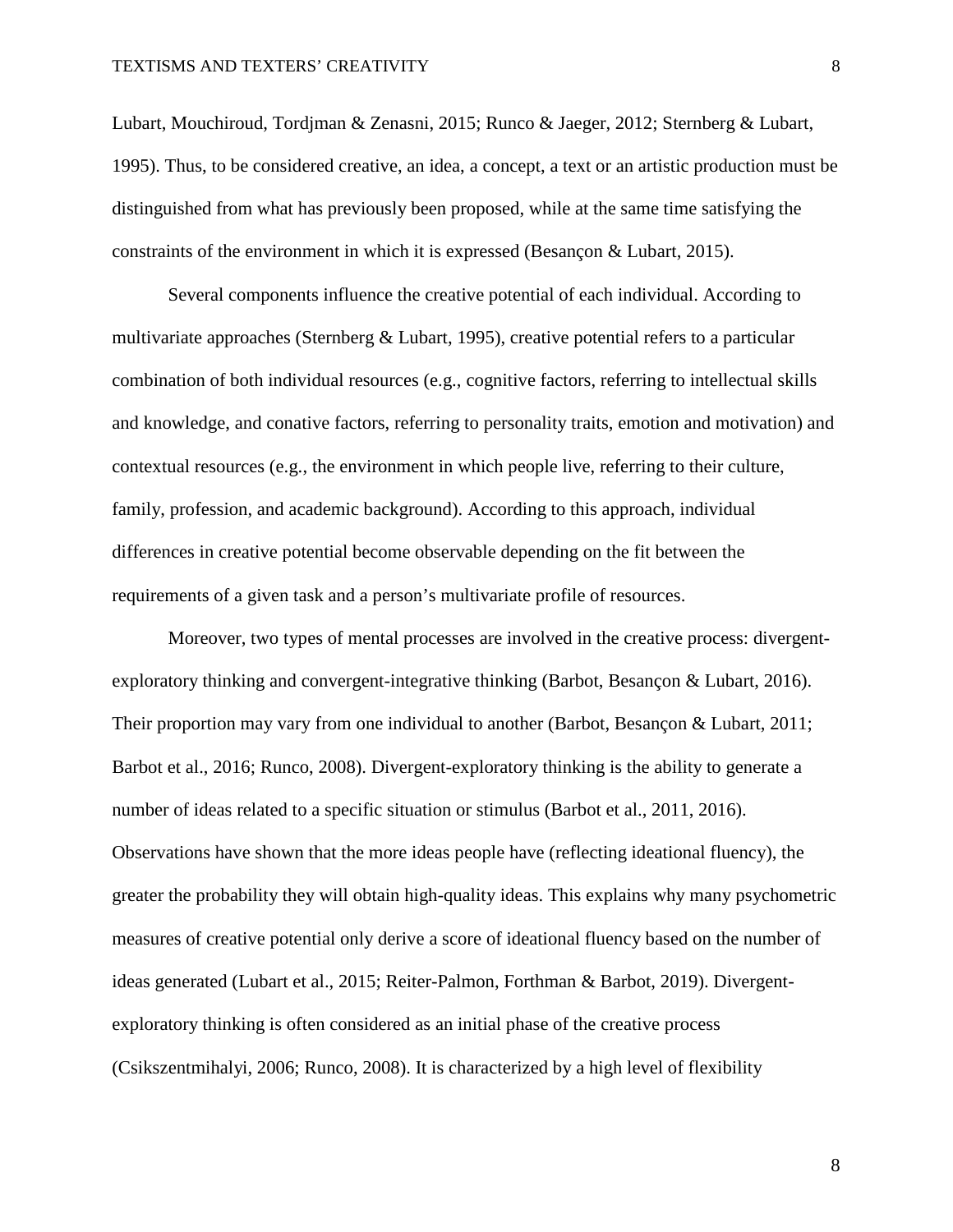(Forthmann, Regehr, Seidel, Holling, Çelik, Storme, & Lubart, 2018a; Forthmann, Szardenings, & Holling, 2018b; Nusbaum & Silvia, 2011), a selective encoding capacity, an openness to novelty, and the willingness to observe problems from different angles. For a review on the development of Torrance's tests of creative thinking see Torrance (2004). In contrast, convergent-integrative thinking refers to the ability to elaborate and structure ideas appropriately (Barbot et al., 2016). In text messaging, texters must find an optimal solution for formulating their messages so as to be understood and to save on space. Furthermore, in convergentintegrative thinking tasks, individuals demonstrate an ability to select, compare and combine ideas in a coherent manner (Barbot et al., 2016). It is thus conceivable that integrative thinking may be used more than divergent thinking in the writing of text messages containing textisms.

### **1.3. Creativity in technology and writing**

Lee and Chen (2015) have defined digital creativity as "the creativity manifested in all forms that are driven by digital technologies." Jackson, Witt, Games, Fitzgerald, von Eye, and Zhao (2012) observed the relations between children's use of four kinds of information technology (computer, Internet, video game and mobile phone) and their creativity (measured by the Torrance Test of Creativity-Figural, Torrance, 1987). The results showed no relation between mobile phone use and creativity. Yet the question remains: does a relation exist between the way text messages are written and creativity? To our knowledge, no study has yet examined the relation between the use of words whose spelling form has been changed compared to traditional writing (textisms) and the creativity of the writers (texters), even though the use of such modifications is characteristic of this kind of writing.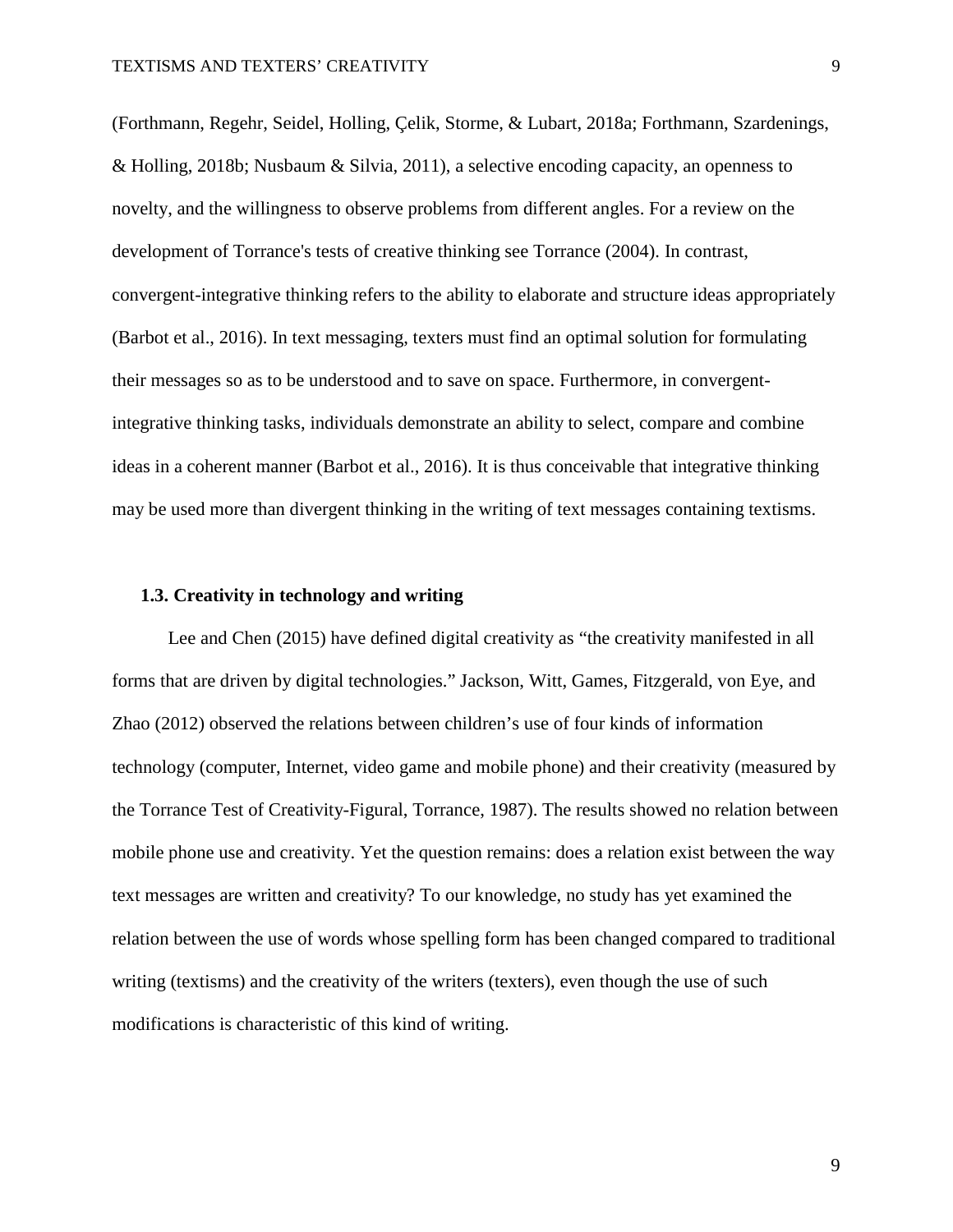At the beginning of text messaging, texters were faced with several constraints: a limitation on the number of text messages they could send each month and a pecuniary cost per text message sent. Therefore, texters looked for ways to save both money and time by making orthographic changes to traditional writing when texting (Volckaert-Legrier et al., 2015). Since today's constraints are no longer the same, do the orthographic changes observed in text messages reveal the writers' creativity or are they simply adaptations? The present study makes the assumption that the way in which text messages are written is a technology-driven form of creativity.

Wang (2012) has explored the impact of intensive reading and writing practice on the creative performance of Taiwanese students. The Abbreviated Torrance Test for Adults (ATTA, Goff & Torrance, 2002) was used to evaluate the students' creative performance. Students who read and wrote the most performed better in the verbal and graphic domains of divergent thinking (TTCT). These study results suggest that reading and writing practice impacts the creative potential of divergent thinking.

Ritchie, Luciano, Hansell, Wright, and Bates (2013) assessed reading, spelling and creativity in adolescents and young adults. Reading and spelling skills were assessed using the Components of Reading Examination by Bates, Castles, Coltheart, Gillespie, Wright, and Martin (2004). Creativity was assessed by means of the Openness to Experience scale (Wainwright, Wright, Luciano, Geffen, & Martin, 2008) and a creative writing task (based on visual and/or written stimuli provided to the participant for the drafting of a creative writing sample) designed by Wainwright, Wright, Luciano, Geffen, and Martin (2005). This research showed that higher creativity scores were associated with higher spelling and reading scores (poor reading or spelling was associated with lower scores on measures of creativity).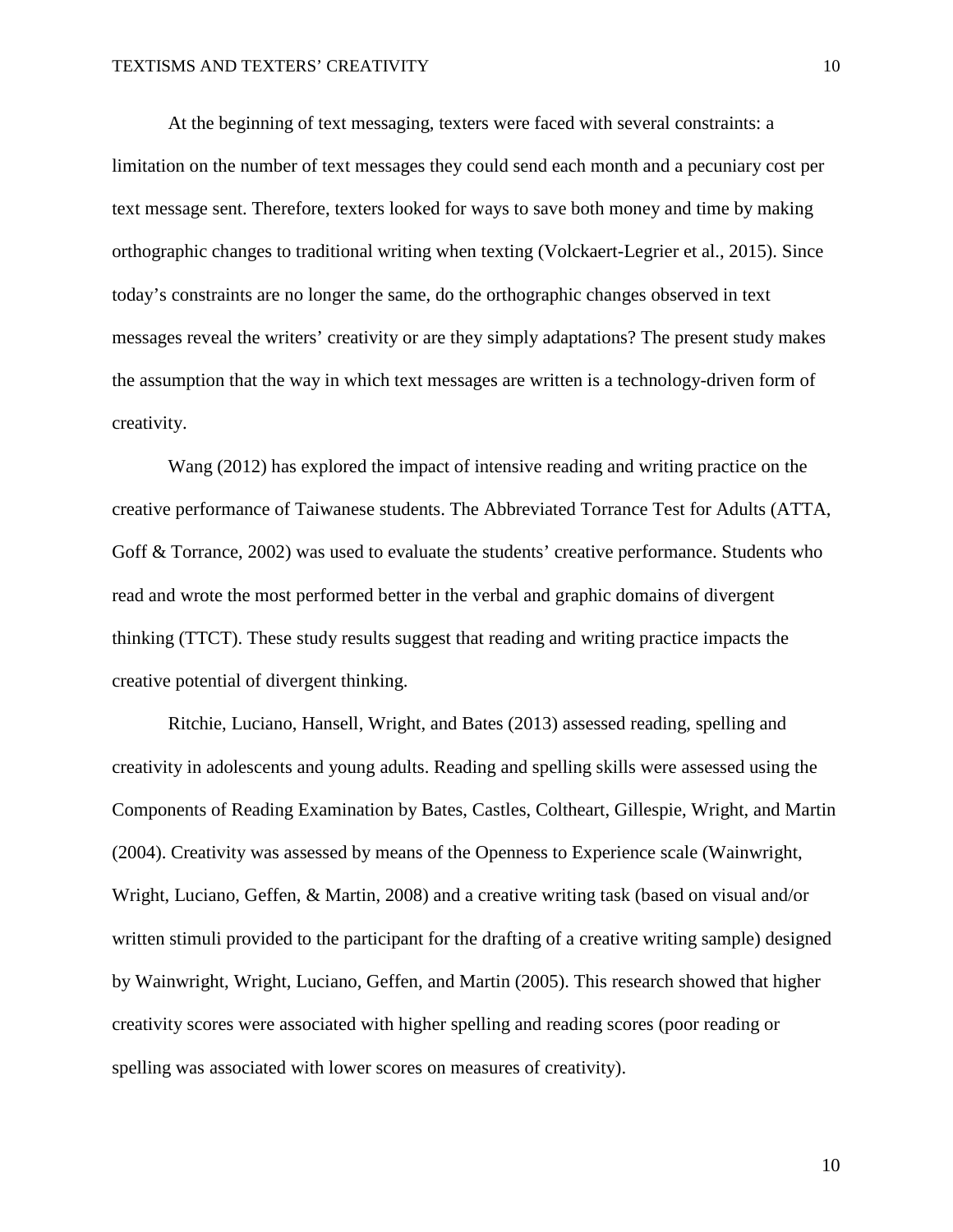# **1.4. Hypotheses**

The main purpose of the present study was to focus on a new variable: texters' level of creative potential. Specifically, we explored how changes in words' orthographic forms in text messages are related to creativity.

Ritchie et al. (2013) demonstrated that the more creative a person is, the better the person is at reading and spelling. A vast number of studies have also shown that the more textisms a person makes, the better speller that person is (e.g., Wood et al., 2014a, 2014b). We based our general hypothesis upon these study results, proposing the existence of a positive relationship between the density of textisms and creative potential: The more texters changed how they spelled words when writing text messages (measured by the density of textisms breaking with the traditional written code), the more creative they would be (measured by divergent and integrative thinking).

Some prior studies have considered text messaging as a form of exposure to text that could train literacy skills such as reading or writing (Plester & Wood, 2009; Plester et al., 2009; Powell & Dixon, 2011). Wang (2012) has also suggested that extensive practice in reading or writing has an impact on divergent thinking. Taken together, these findings suggest a correlation between writing text messages with a high density of textisms breaking with the traditional written code and a high level of exploratory thinking (Hypothesis 1).

Alternatively, writing text messages with a high density of textisms breaking with the code could be related to integrative thinking (Hypothesis 2). This can be explained in two ways: First, when writers use textisms breaking with the code, they change words' orthographic form compared to traditional writing. In so doing, they apply or must invent their own new rules from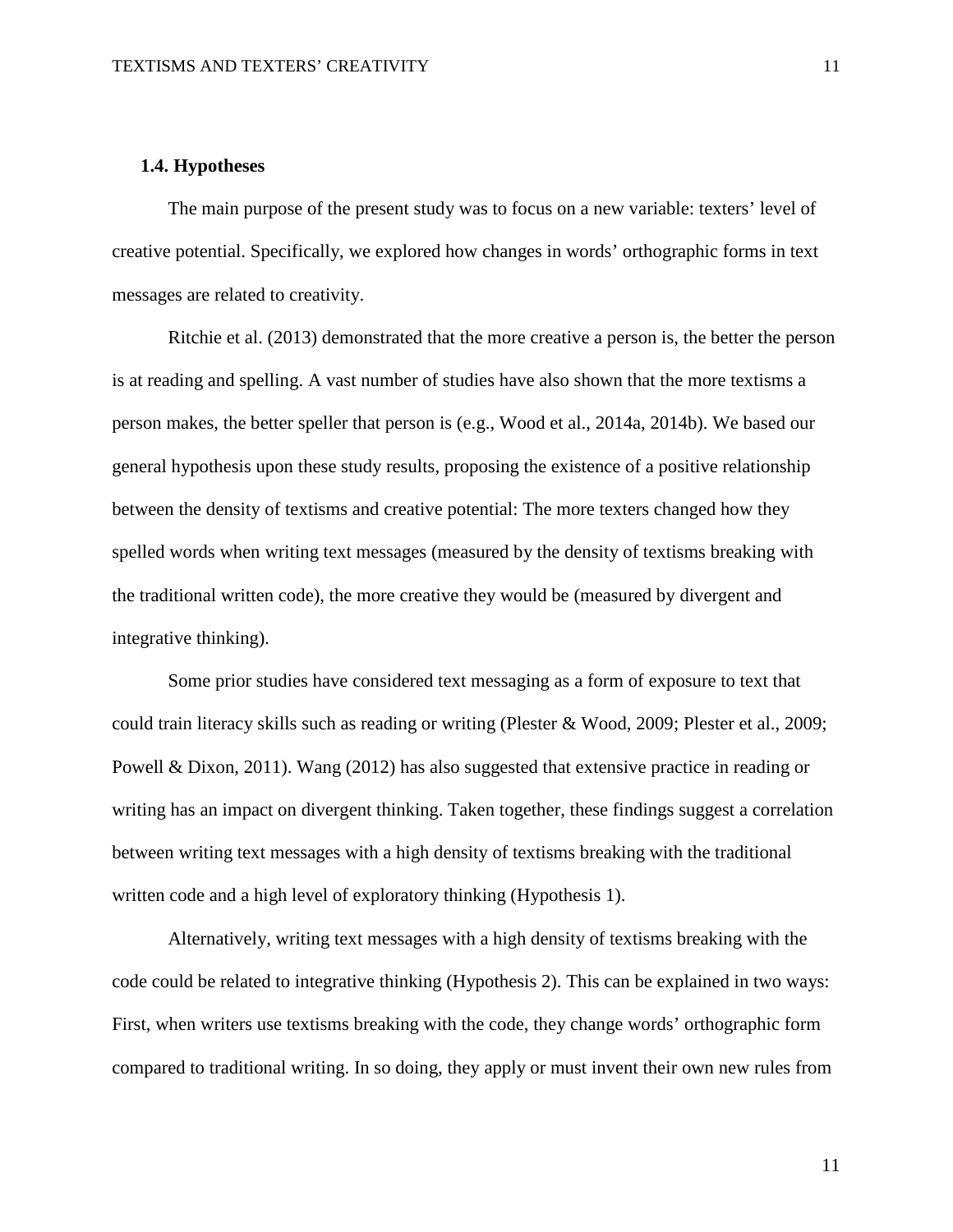the traditional code of grapheme-phoneme correspondence (Bernicot et al., 2014). Second, when individuals combine, compare and select ideas in a coherent manner, they demonstrate a high level of convergent-integrative thinking (Barbot et al., 2016) and elaborate and structure their ideas correctly (Barbot et al., 2016).

# **2. Method**

# **2.1. Participants**

Twenty-nine undergraduates (24 females, 5 males) participated in the study ( $M_{\text{age}} = 21.2$ years,  $SD<sub>age</sub>= 1.6$  of a year). They were recruited from a public university located in the western suburbs of Paris (France). The proportion of females was typical of the introduction to psychology course in which they were enrolled and similar to that of other text messages studies (e.g., De Jonge & Kemp, 2012; Drouin & Davis, 2009; Kemp, 2010). The participants received no course credit and their participation in the study was voluntary. The researchers guaranteed the participants' anonymity at every stage of the study. The participants provided their written consent and agreement. All the participants were native French speakers, had owned a mobile phone for an average of 8 years (*SD* = 2 years), and 25 of the mobile phones were smartphones.

# **2.2. Materials**

#### *2.2.1.Text messages*

Participants used their own mobile phones to write and send text messages. A computer server was used to collect text messages written by the participants.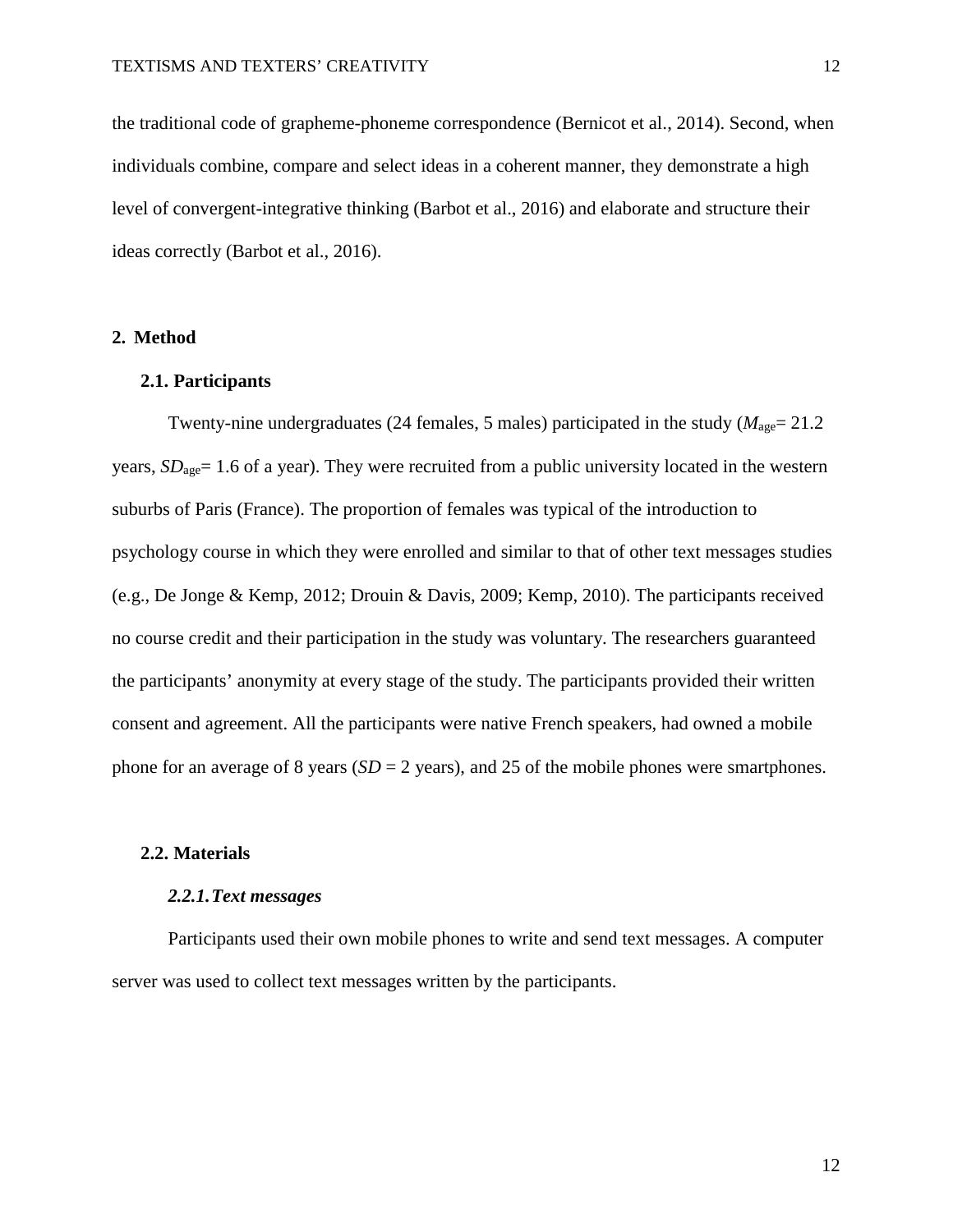# *2.2.2.Creativity*

We used the "Evaluation of Potential of Creativity" battery (EPoC, Lubart, Besançon, & Barbot, 2011) as a means of measurement. According to the authors, creativity is a multifaceted, domain-specific construct. Therefore, instruments to measure creativity may vary depending upon the domain component being measured (e.g., literacy/verbal domain or graphic/figural domain).

In the divergent-exploratory thinking tasks, test-takers were asked to generate as many drawings as possible (graphic domain), or as many stories as possible (verbal domain). Each task was limited in time (10 minutes). Conversely, the convergent-integrative tasks required testtakers to produce a complete, original drawing (graphic domain), or a complete story (verbal domain) (see Table 1).

# *<Insert Table 1 about here>*

All divergent-exploratory thinking tasks were scored according to the index of fluency (number of different ideas). The convergent-integrative tasks were assessed using the Consensual Assessment Technique (CAT, Amabile, 1982) and were rated by at least two independent and qualified judges (the creative productions were evaluated according to a set of defined rubrics<sup>[1](#page-12-0)</sup>, ranging from "1-Low creativity" to "7-High creativity"). Three raters ( $M_{\text{age}} = 38.9$ ;  $SD_{\text{age}} = 4.7$ of a year), university professionals who work regularly in the field of creativity, assessed the creativity of the story and drawing. The inter-rater reliability was good ( $\alpha$  > .75) for the four

<span id="page-12-0"></span><sup>&</sup>lt;sup>1</sup> For example, a score of "1" in the graphic integrative task corresponds to the rubric "very poor, complete" lack of ideas" whereas a score of "7" corresponds to "a very original idea encompassing all elements". For the verbal integrative task, a score of "2" means "a story including banal or traditional ideas" and a score of "7" corresponds to "an original, well-crafted story rich in details".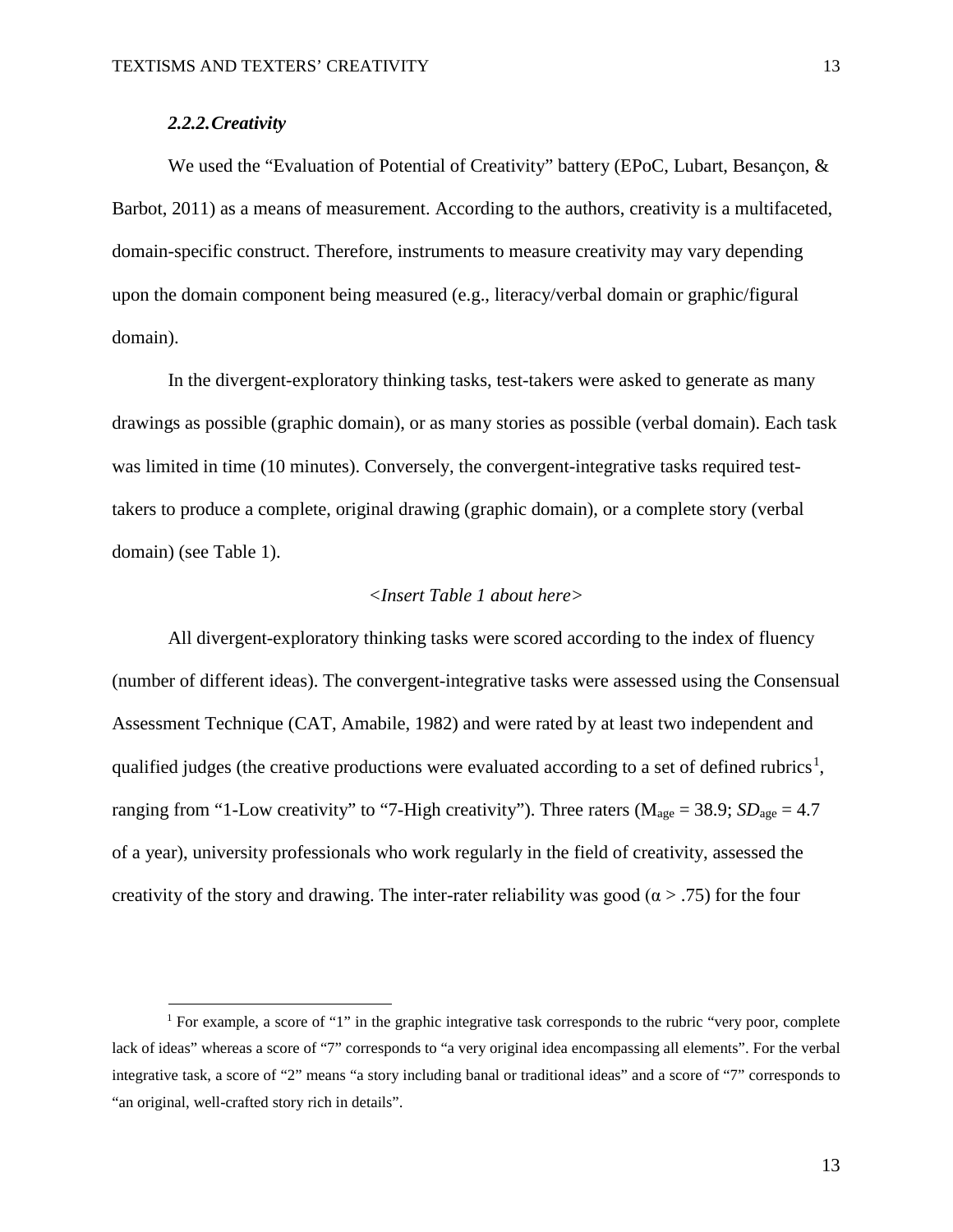integrative tasks ( $\alpha$ IGAbstract = .86;  $\alpha$ IGConcrete = .82;  $\alpha$ IVTitle = .77 and

 $\alpha$ IVCharacters = .78).

The creative score for the eight tasks was then transformed into a z-score to ensure a better comparison between the various tasks. Following Lubart et al. (2011), we calculated four creative potential scores for each participant: "graphic divergent thinking" (GDT), "verbal divergent thinking" (VDT), "graphic integrative thinking" (GIT) and "verbal integrative thinking" (VIT).

## **2.3. Procedure**

In a first session, the study was presented to the participants. They then signed a consent form guaranteeing the anonymous treatment of the data and filled in a short questionnaire about their phone use (how long they had owned a mobile phone as well as the brand and model of their phone). All the sessions took place in a collective setting.

# *2.3.1.Text message collection*

In two sessions, one week apart, participants were invited to send text messages from their own mobile phone to a free phone number corresponding to a computer server. As part of the first session, they were asked to select 20 messages of their choice. These messages were to be ones they had written themselves, sent in daily-life situations and which were therefore still stored in their own phones. They were asked to choose messages they had written and sent within the three months leading up to the study to ensure that the way they wrote the text messages was not influenced by the study. Each participant was assigned a code to ensure their anonymity when sending in their messages. Twenty-nine participants took part in this first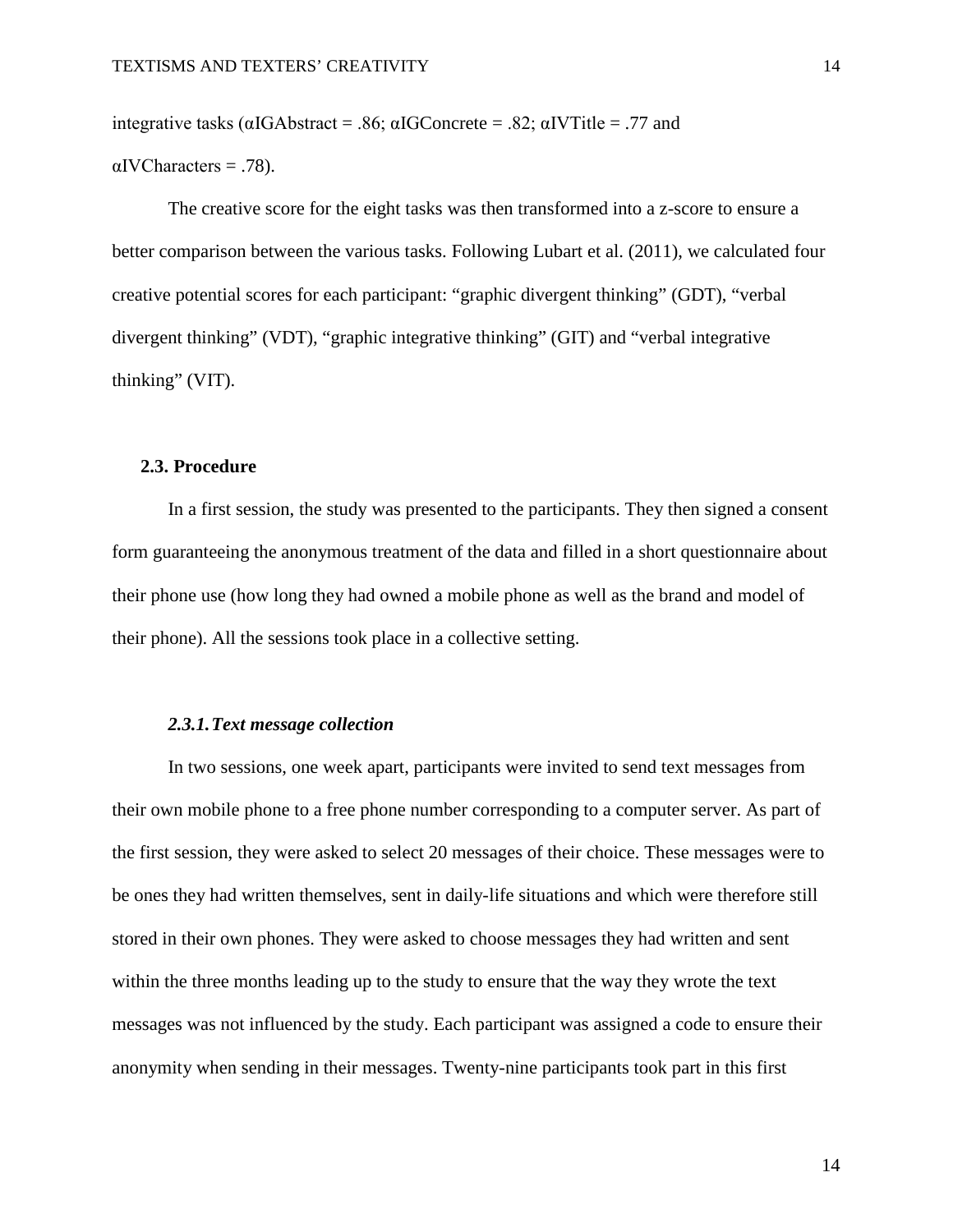session, resulting in the collection of 580 naturalistic text messages. In the second session, participants were asked to write text messages from 10 scenarios presented in notebooks (see Appendix) and created by the researchers according to the procedure described by Plester et al. (2009). The order of the 10 scenarios was counterbalanced and they were preceded by an example which was not included in the results (e.g., Write a text message saying "We will be late because there are disruptions on the subway line"). Participants had one minute to write each text message according to the following instruction: "Imagine you are sending it to a loved one (someone you know well)". The participants used their usual text-input mode (multi-press or predictive). Twenty-nine participants took part in this second session which resulted in 285 elicited text messages.

#### *2.3.2. Evaluation of creative potential*

In two sessions, one week apart, the participants collectively took the EPoC battery (Lubart et al., 2011). At both sessions, four types of exercises were proposed: The first two exercises involved divergent thinking tasks, in which participants were asked to produce many ideas from one stimulus, in both the graphic and verbal domains. The second two exercises involved integrative thinking tasks, first in the graphic domain and then in the verbal domain.

#### **2.4. Analysis and coding of the textisms**

A text message corpus was created in order to analyze the textisms. Each text message arrived directly in its own Excel™ file cell and was then coded by category (according to the French-language analysis grid by Bernicot et al., 2012). A word could be classified in only one category. For each original text message, Excel™ automatic counting formulas were used to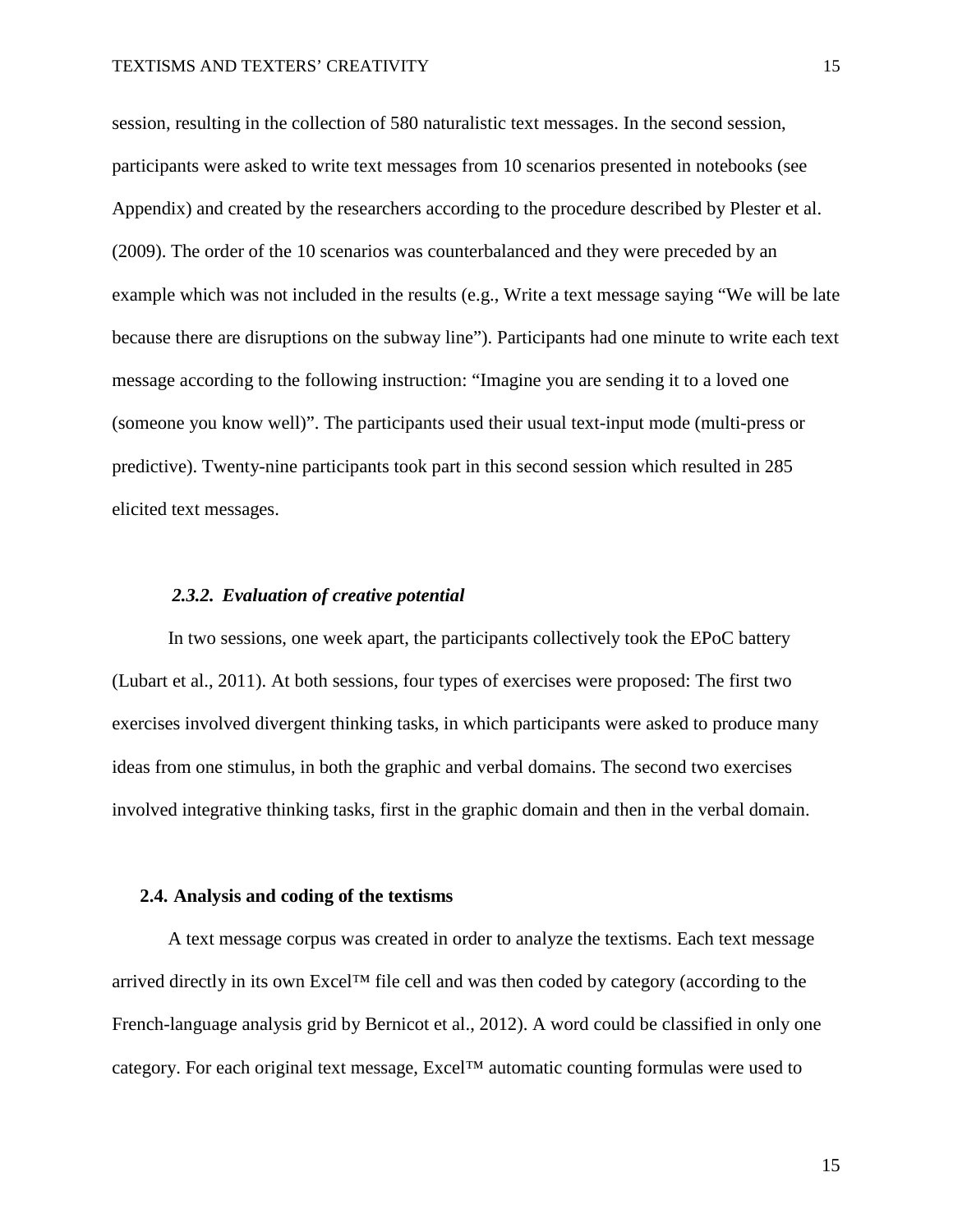record the number of characters (including spaces) as well as the number of words (strings of letters separated by two spaces).

Two text message indexes were considered: length (number of characters including spaces and number of words) and density of textisms. While text message length was not an index in this study, it was useful in providing a description of the purpose of the study analyses.

A textism is defined as a change in a word's spelling form compared to traditional writing (e.g., Drouin & Driver; 2014; Grace et al., 2014). The density of textisms for each text message was equal to the number of changed words divided by the total number of words in the text message. Two types of textisms were identified with regard to their consistency or their breaking with the traditional written code (Bernicot et al., 2012). Table 2 contains coding examples.

# *<Insert Table 2 about here>*

A coder-agreement index was measured from 100 randomly selected text messages containing a total of 440 textisms. The index was defined as the number of textisms coded in the same way by two coders divided by the total number of textisms coded. For the coding of the various types of textisms into categories, the intercoder agreement was greater than 80%.

# **3. Results**

#### **3.1. Descriptive results of text messages Comparison between the two corpora**

We compared the means between naturalistic and elicited text messages, using *T*-tests for dependent samples, for text messages length and for density of textisms (see Table 3).

*<Insert Table 3 about here>*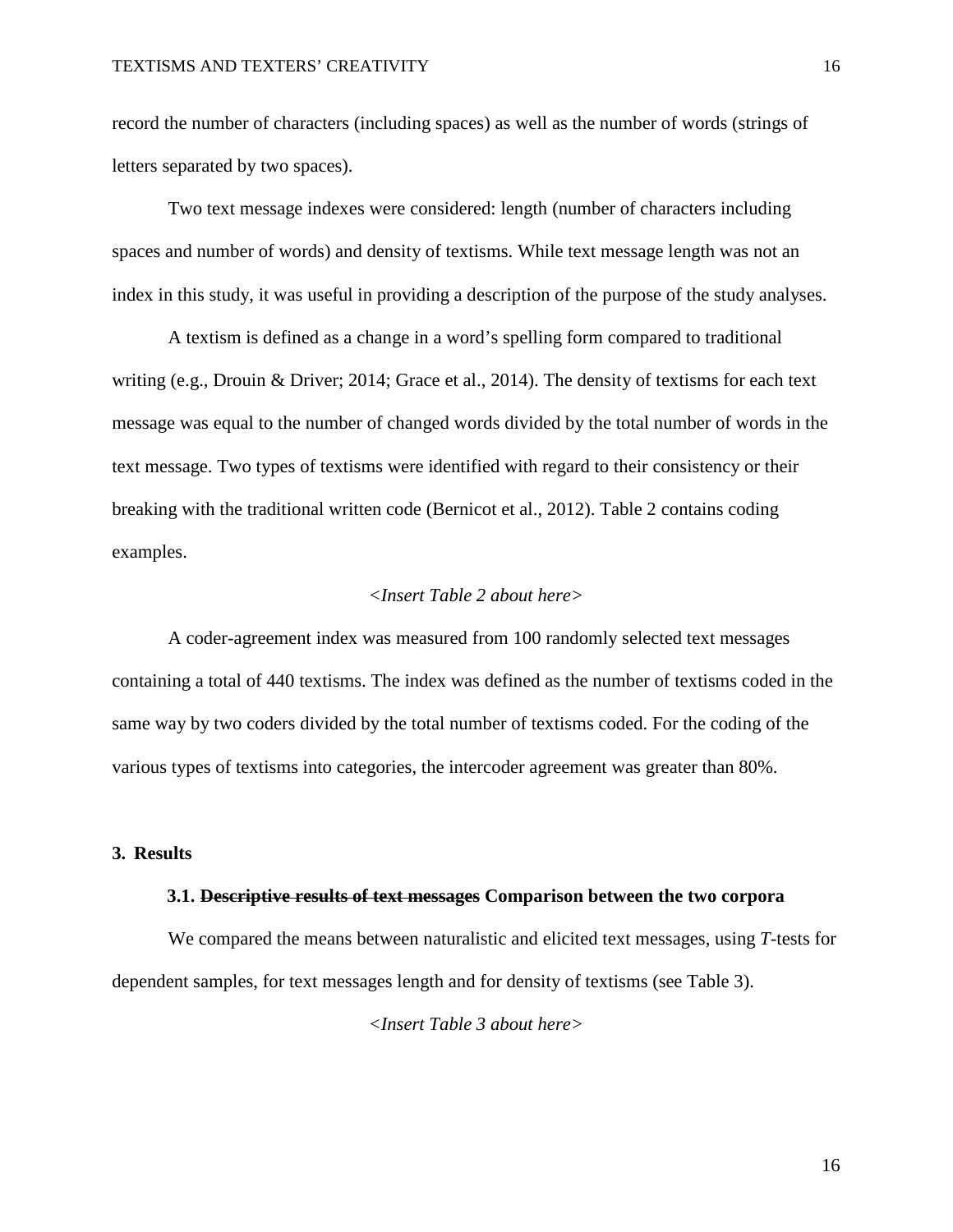As there was no difference between the two corpora of text messages for length and for density of textisms, we conducted the next statistical treatments for all text messages combined, independently of the corpora. To combine the two corpora, we excluded two participants who did not give either naturalistic or elicited text messages.

## **3.2. Relations between textisms and creativity**

The correlations (Bravais Pearson's r) between the density of textisms and the creativity scores (see Table 4) were analyzed.

# *<Insert Table 4 about here>*

Five correlations were negative and significant. Three of the correlations concerned textisms breaking with the code and graphic divergent thinking  $(r = -.390, p < .05)$ , verbal divergent thinking ( $r = -0.478$ ,  $p < 0.05$ ) and verbal integrative thinking ( $r = -0.421$ ,  $p < 0.05$ ): The participants who produced textisms breaking with the code had a lower graphic and verbal divergent and verbal integrative thinking score on the EPoC test, and conversely. Two correlations concerned textisms from all categories combined and verbal thinking (*r* = <sup>−</sup>.395, *p* < .05 for verbal divergent thinking;  $r = -0.439$ ,  $p < 0.05$  for verbal integrative thinking): The more textisms (all categories combined) students produced, the lower their creative potential was in verbal divergent and integrative thinking, and conversely.

For significant correlations, regression analyzes were conducted to examine the extent to which participants' creativity level could explain a significant amount of variance in density of textisms. In accordance with our hypotheses, we entered separately divergent and integrative thinking as the predictor variables. For textisms breaking with the code, graphic and verbal divergent thinking explained together 16.4% of the variance in the density of textisms breaking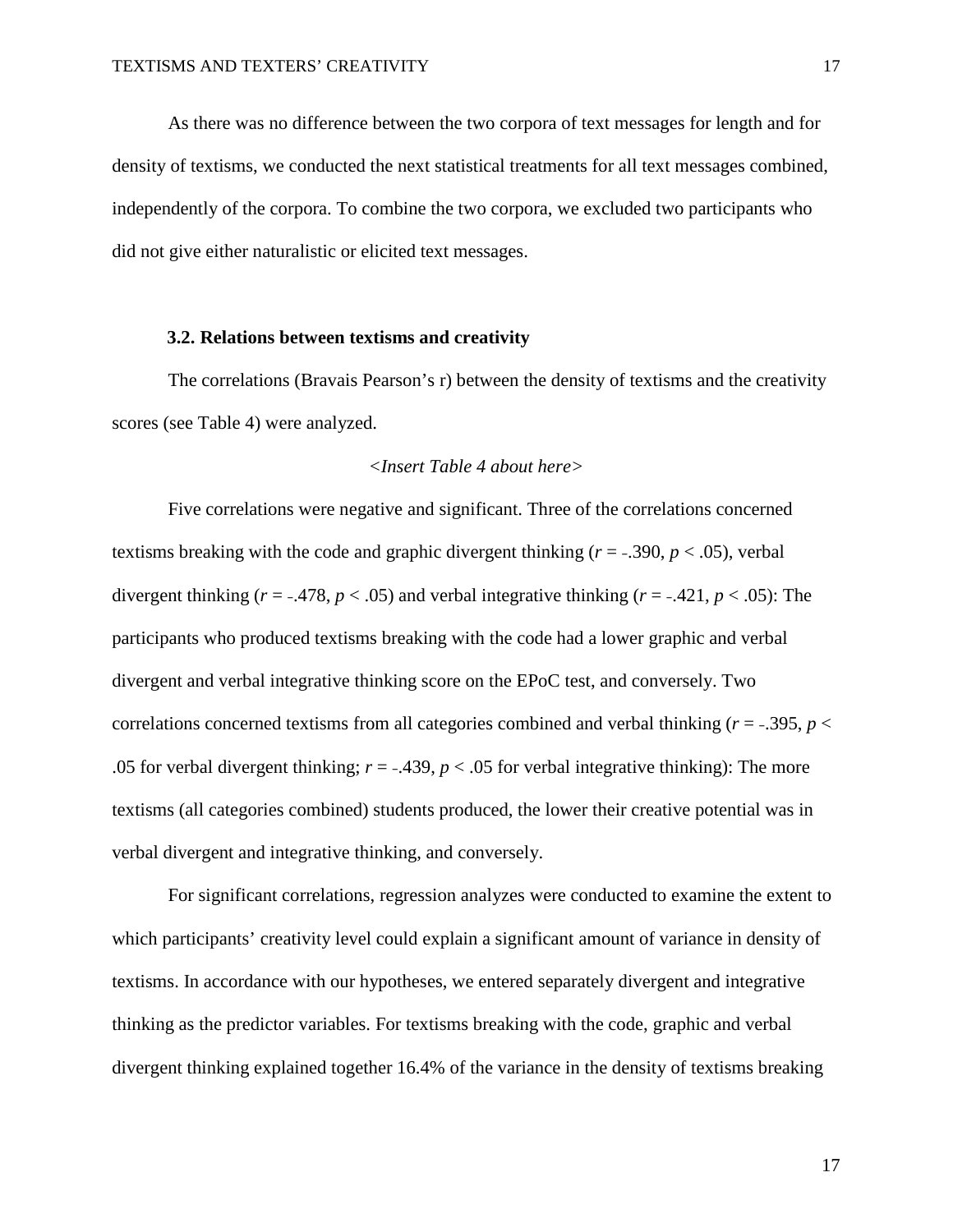with the code  $(R^2 = .164, F(2, 24) = 3.557, p = .044)$ . None of the two predictors made a significant contribution: nor graphic divergent thinking ( $\beta$  = -.036, *p* = .904), nor verbal divergent thinking ( $\beta$  = -.450,  $p$  = .136). Verbal integrative thinking explained 14.5% of the variance in the density of textisms breaking with the code ( $R^2 = .145$ ,  $F(1, 25) = 5.397$ ,  $p =$ .029). For textisms all categories combined, verbal divergent thinking explained 12.2% of the variance in the density  $(R^2 = .122, F(1, 25) = 4.617, p = .042)$  and verbal integrative thinking explained 16.0% of the variance in the density  $(R^2 = .160, F(1, 25) = 5.966, p = .022)$ .

# **4. Discussion**

The purpose of the present study was to explore the relationship between orthographic changes (textisms) observed in text messages and the potential level of creativity of text-message writers (texters). Based on studies of creativity (Lubart et al., 2015; Ritchie et al., 2013; Wang, 2012) and textisms (e.g., Bernicot et al., 2012; Bernicot et al., 2014; Plester & Wood, 2009; Plester et al., 2009; Wood et al., 2014a; Wood et al., 2014b) we expected to discover a positive correlation between the density of textisms breaking with the code and creative potential in both divergent thinking and integrative thinking. The results of this study contradicted our expectations: Of the 12 possible correlations between textisms and creativity that were tested, 5 were significant, but always negative. In other words, our research suggests that the more textisms participants used, the less creative they were, and vice-versa. However, in accordance with our hypothesis, we found that the majority of these 5 correlations (3) concerned textisms which broke with the traditional written code. The significant results for textisms from all categories combined were probably due to textisms breaking with the code, as the results for textisms consistent with the code were not significant.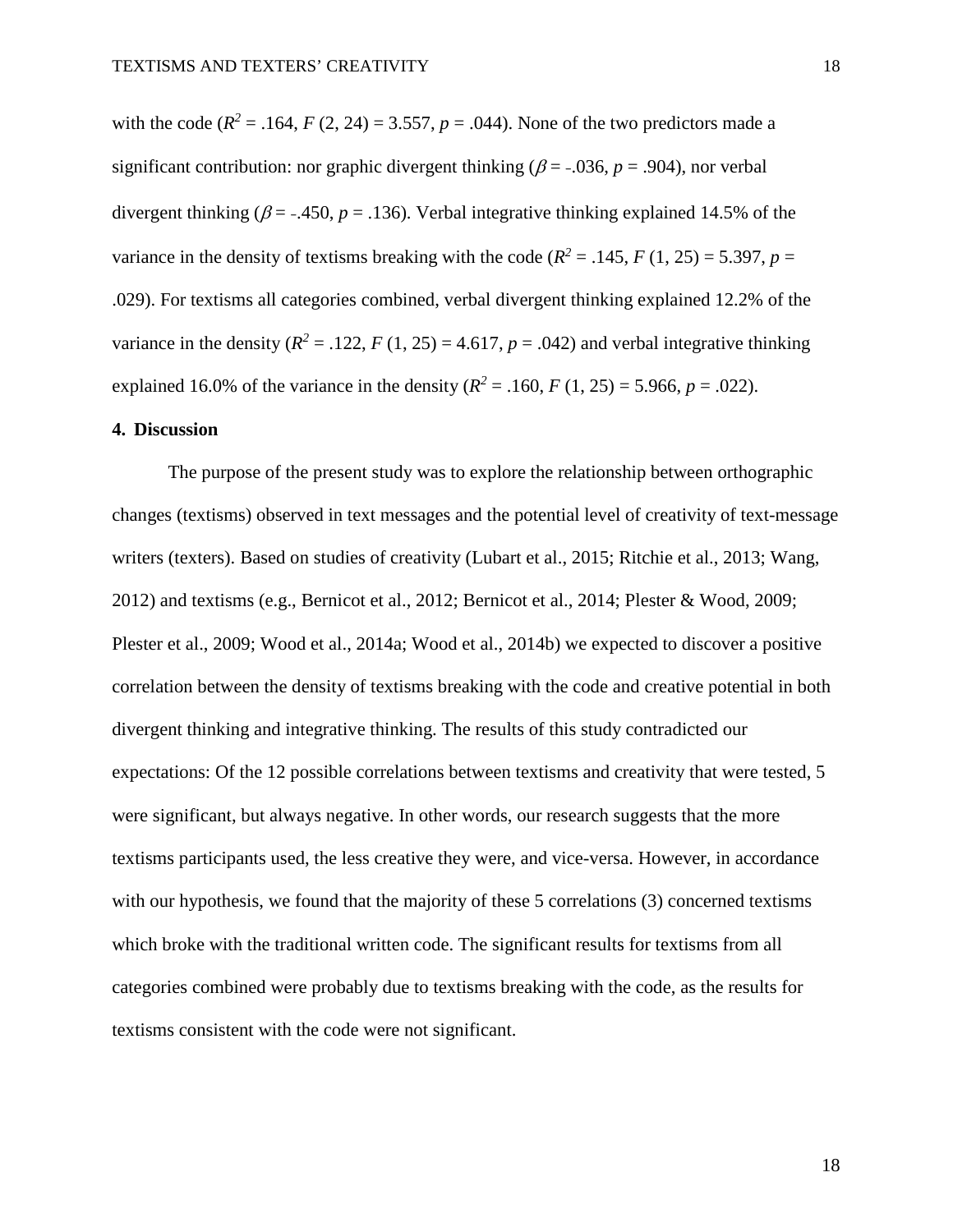According to Hypothesis 1 and contrary to Hypothesis 2, two correlations concerned textisms breaking with the traditional code of phoneme–grapheme correspondence and the divergent-exploratory thinking process. Textisms breaking with the code are the most specific of the text-messaging register and are created using graphic forms which do not exist in traditional writing (spelling changes modify the phonology of words). From a cognitive point of view, these textisms involve the invention of new rules (Bernicot et al., 2012, 2014). In the same manner, the divergent-exploratory thinking process corresponds to the ability to produce numerous ideas related to a specific stimulus (Barbot et al., 2011; Barbot et al., 2016).

To further investigate the relationship between density of textisms and creative potential, we then conducted regression analyses based on the significant correlations. Following our hypotheses, we asked whether density of textisms could be predicted by divergent or integrative thinking. Regression analyses revealed that the density of textisms breaking with the code is mainly explained by divergent thinking, whatever the domain (verbal or graphic), as well as the verbal integrative thinking; moreover, the density of textisms all categories combined, is mainly explained by the creative potential in verbal domain, whatever the kind of creative thinking. So, it seems that it is not the kind of creative thinking (integrative-convergent or divergentexploratory), but rather the type of domain (verbal or graphic) that could explain the density of textisms.

There are several possible explanations for the results of the present study. First, the texters who used textisms breaking with the code would also have had a relatively low level of flexibility, which is linked to a low level of creativity (Forthmann et al., 2018a, 2018b; Nusbaum & Silvia, 2011), particularly in divergent thinking (Barbot et al., 2011, 2016; Barbot, Besançon, & Lubart, 2015; Besançon, Barbot, & Lubart, 2011; Wang, 2012). In contrast, it would follow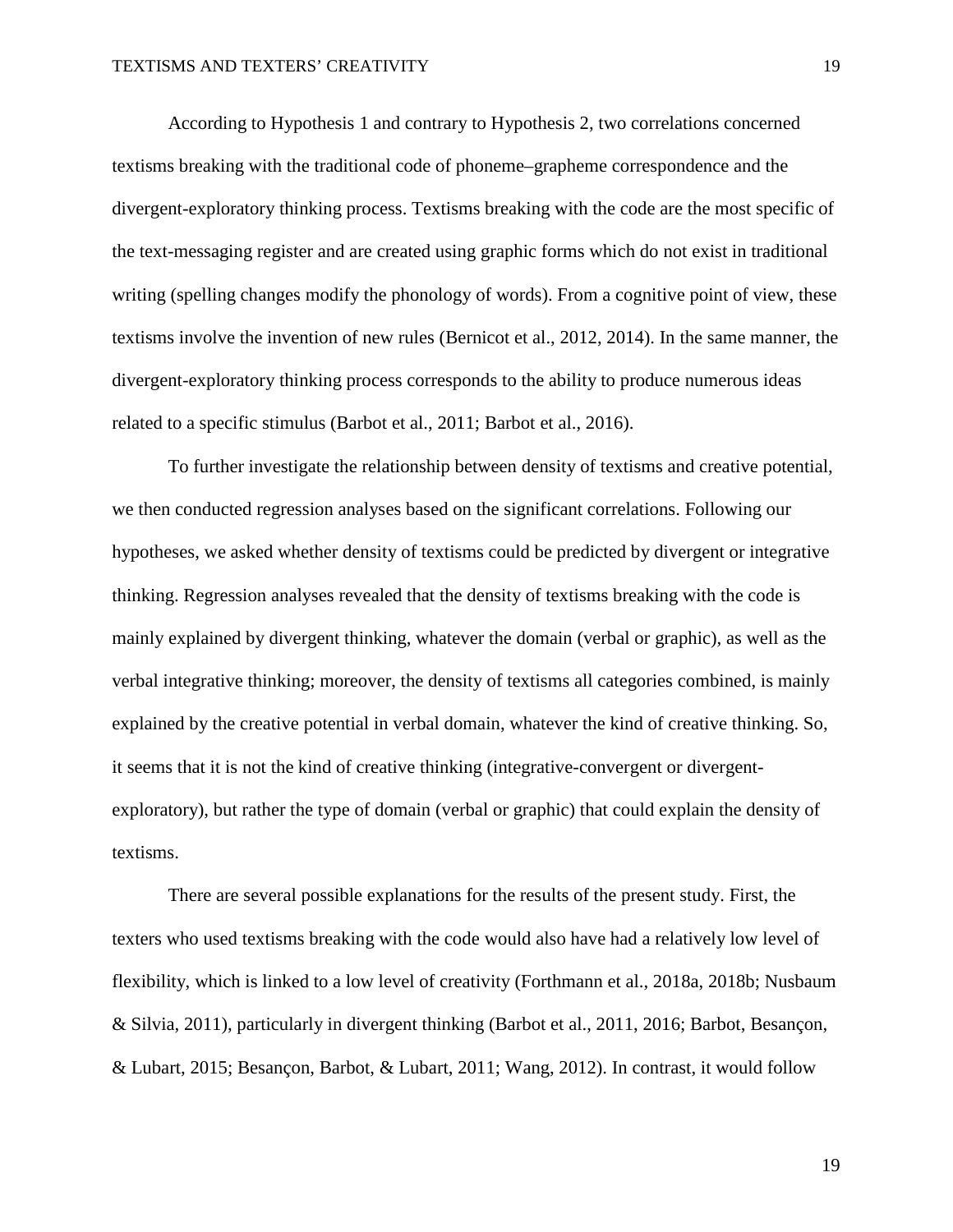that the texters who did not use textisms breaking with the code would have been more flexible, despite possessing a high level of creativity. Nevertheless, at this stage, this is only a hypothesis. Indeed, usually, divergent-exploratory thinking tasks are scored for fluency, flexibility and originality (Reiter-Palmon et al., 2019) and these scores are interrelated (Forthmann et al., 2018a, 2018b; Nusbaum & Silvia, 2011). In this study, our divergent thinking tasks were scored according to the EPoC Manual (Lubart et al., 2011) only with fluency (number of different ideas) and the level of flexibility of the participants has not been measured yet, nor was the originality. In line with this, it will be interesting to explore the flexibility and the originality of textims for each participant (do they always use the same type of textims −intra-individual variability−? How original are each textim?). Moreover, it will be necessary in another study to add some standardized measures of executive functions (e.g., flexibility, inhibition and processing speed) as well as some control for the texters' level of vocabulary (Anderson & Reidy, 2012; Miyake & Friedman, 2012; Van Dijk, Van Witteloostuijn, Vasić, Avrutin, & Blom, 2016).

A complementary explanation can be linked to adaptation (with regard to the texter's interlocutor). A creative production must be adapted to the constraints of the given situation (Besançon & Lubart, 2015; Caroff & Besançon, 2008; Runco & Jaeger, 2012). This proposal is somewhat speculative, since we did not ask to the participants their opinions regarding the appropriateness of textisms. But it can be supported by experiments in which participants were asked to share their opinion regarding the appropriateness of textisms (Drouin, 2011; Drouin & Davis, 2009; Grace et al., 2014; Grace, Kemp, Martin, & Parrila, 2015). Drouin and Davis (2009) examined this process and demonstrated that 75% of participants said using textisms was appropriate in an informal environment whereas 6% considered it to be appropriate in a formal environment. In the study by Drouin (2011) students reported using textisms less in formal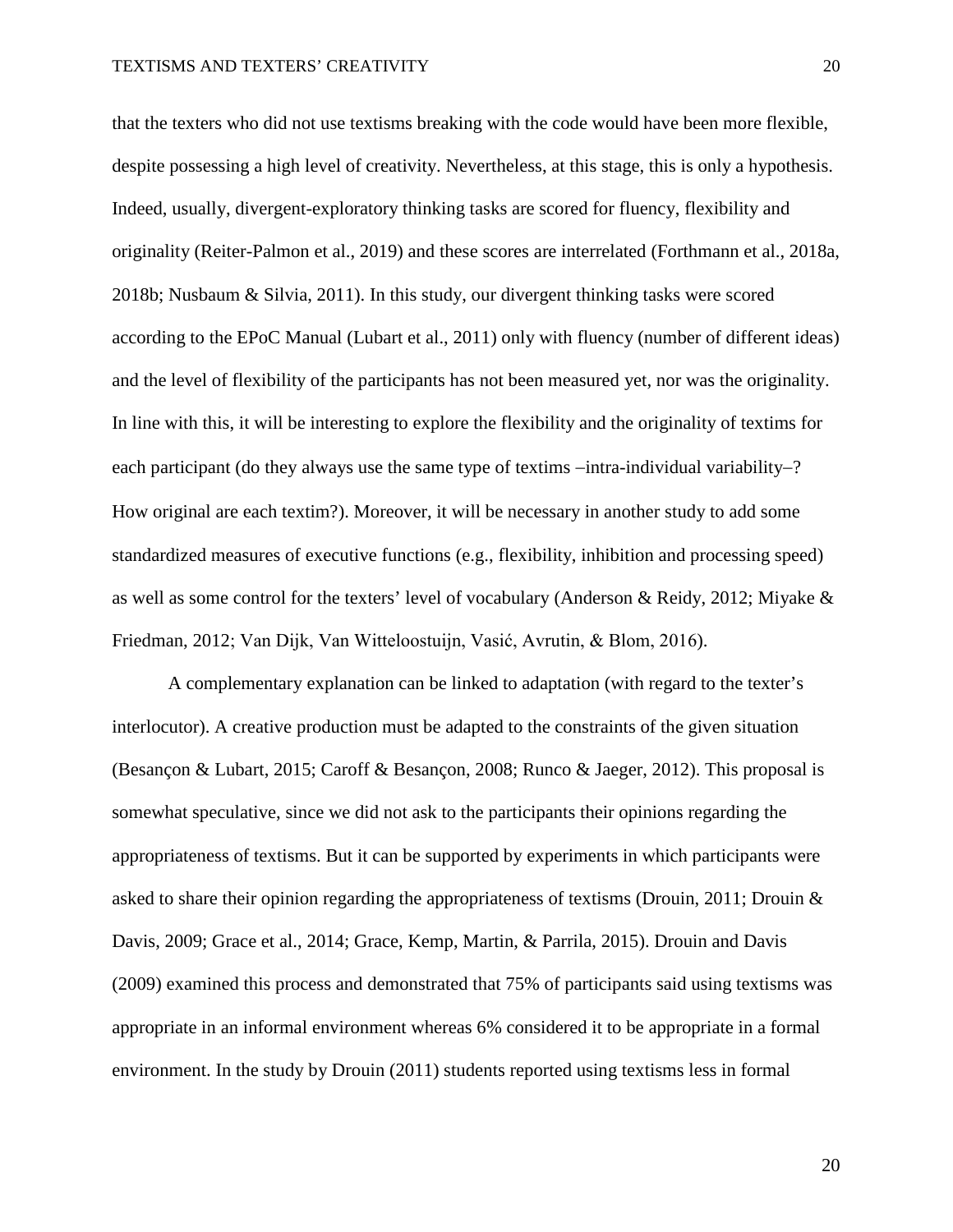contexts and more in informal contexts. Such results were confirmed by Grace et al. (2015) who showed that the more formal the situation was, the less appropriate participants found the use of textisms. In the study by Grace et al. (2014), students considered the use of textisms in text messages to be appropriate. The authors found that the more students used textisms in their naturalistic text messages, the more they believed it was appropriate. In the present study, it is possible that the participants with little creativity who used textisms breaking with the code did so because they found it appropriate. Creative participants who did not use textisms breaking with the code may have done so because they found it inappropriate and therefore chose not to make use of their creativity. The participants may have had the potential for creative writing, textism use and unconventional writing, but may have deliberately chosen to be more conventional (Drouin, 2011; Drouin & Davis, 2009).

However, since the participants in the present study were not asked for their opinion regarding textisms, an alternative interpretation may be suggested regarding the age of the participants. Ling (2010) analyzed data from six surveys in Norway (from 2001 to 2007, participants over the age of 13) and found texting to be a life phase phenomenon: as teens move into young adulthood, they tend to use text messaging to a moderate extent, instead of in the intensive manner of their teenage years. In the same vein, Kemp, Wood, and Waldron (2014) reported a spike in the use of nongrammatical text abbreviations in secondary school students (mean textism density  $= .41$ ) as compared to primary school students (m  $= .28$ ) and university students  $(m = .20)$ . Globally, the use of textisms decreases with the entry into adulthood and the studies carried out with young adults show percentages of textisms in agreement with ours: .22 for Kemp (2010) and .24 for Drouin and Driver (2014). As the participants of our study were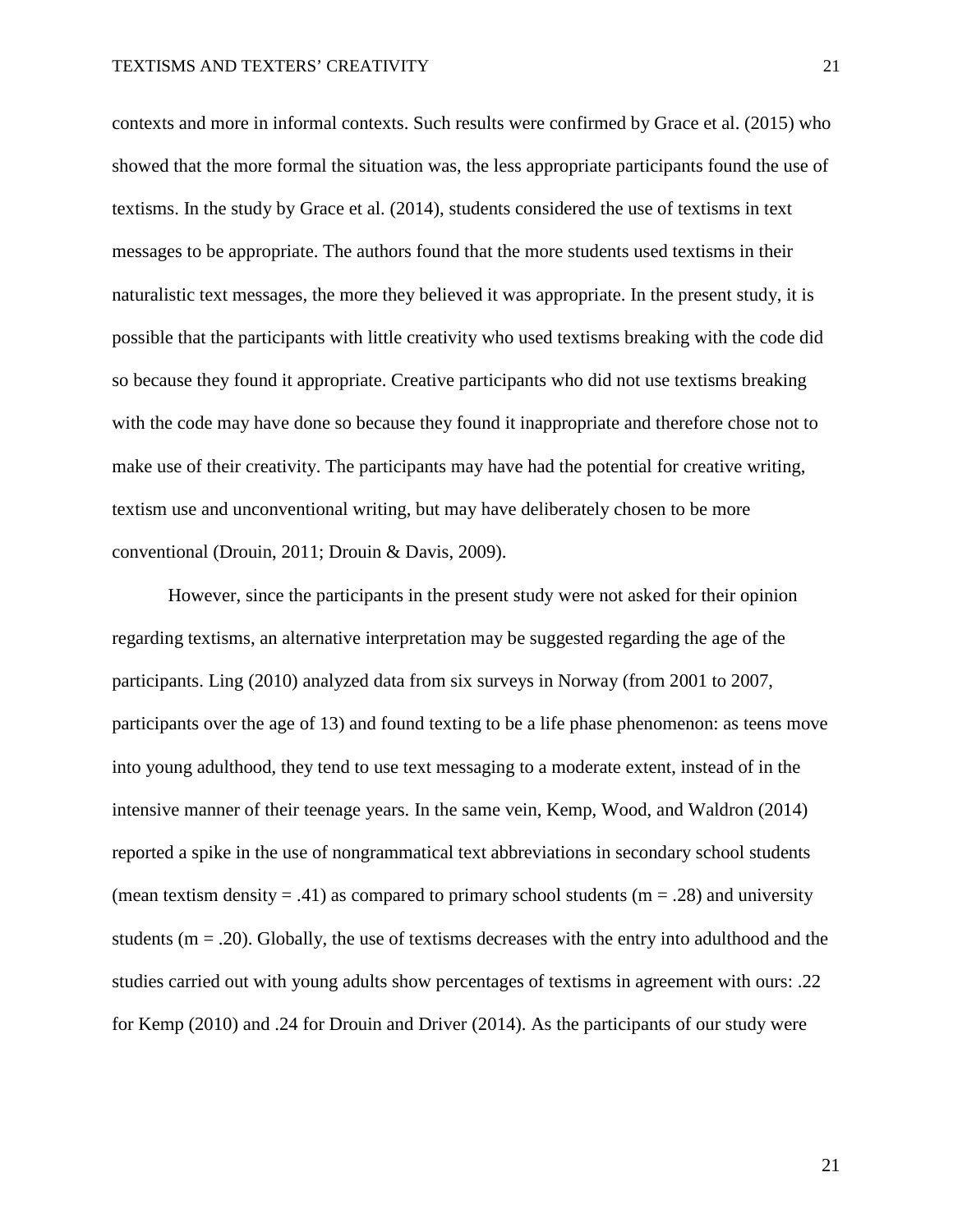young adults, it can be assumed they were using fewer textisms and not fully making use of their creative potential. This will have to be confirm in another study with secondary school students.

#### **4.1. Limitations and directions for future research**

To our knowledge, this is the first study to investigate creativity in text messaging and it presents a certain number of limitations. First, at only 29 participants, the sample size could be criticized for limiting generalizability. The main purpose of this study was to provide a preliminary investigation of the relations between textisms and creativity. Yet the hypotheses of this study were based, on the one hand, on previous textism studies (Bernicot et al., 2012, 2014; Plester & Wood, 2009; Plester et al., 2009; Wood et al., 2014a, 2014b), and, on the other hand, on studies of creativity (Lubart et al., 2015; Ritchie et al., 2013; Wang, 2012). Future studies should undoubtedly examine textisms and creativity using larger sample sizes to improve and extend the generalizability of the present findings. This study may be considered as a first step before a replication with a larger group of participants. A second limitation involves the percentage of female participants (82.76%). While high, this rate is similar to that of other studies on text messages (e.g., 70% for Drouin & Davis, 2009; 78% for Grace et al., 2015; 82% for Kemp, 2010) and is typical of the introduction to psychology course in which the participants were enrolled. Consequently, future studies should extend and support the present findings using more male participants.

Further research is called for in this area. An initial direction might be the replication of this study with teenagers, adding standardized tests for measuring texters' level of flexibility, inhibition and processing speed with the goal of confirming our interpretations. If such a replication is carried out, control will need to be established for the texters' level of vocabulary.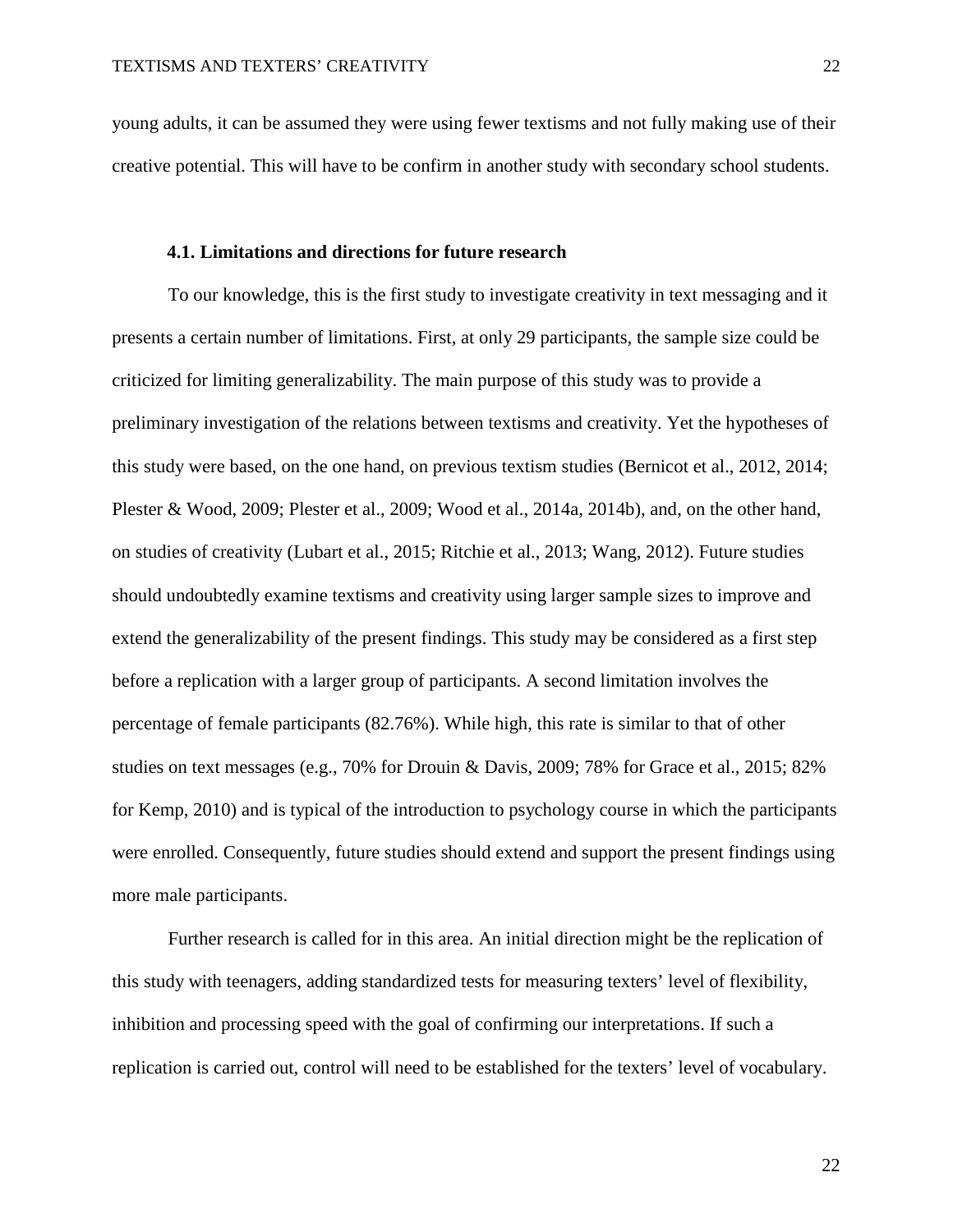We also plan to ask participants' opinions regarding the appropriateness of textisms. Furthermore, since (1) text messaging is a social means of communication and (2) creativity is heavily linked to domains such as the social domain, it would be worthwhile to assess participants' social creative potential. Finally, it will also be pertinent to focus on textisms' originality, a factor which will be measured according to the rarity of the textisms' occurrence. This assessment of originality could be measured statistically by first studying the frequency of occurrence of each textism and then requesting a consensual assessment from individuals whose characteristics match those of our sample.

Despite these limitations, the authors of the present study consider understanding creativity in text messaging as useful for the study of new factors to explain this type of writing. In the field of social learning (i.e., learning from others), a study could be carried out on the propagation and appropriation of linguistic innovations through the practice of text messaging in a population of youth. In addition, the scope of orthographic changes could be examined: Are they characteristics of individuals themselves (mini c), of the individuals' interaction with their immediate environment (small c) or have these characteristics been taken over by society at large (big C, such as "LOL")? In this final case, once the textism has been released into the public domain, how should it be considered when individuals use it: as creative or merely appropriate?

Les auteurs déclarent ne pas avoir de liens d'intérêts.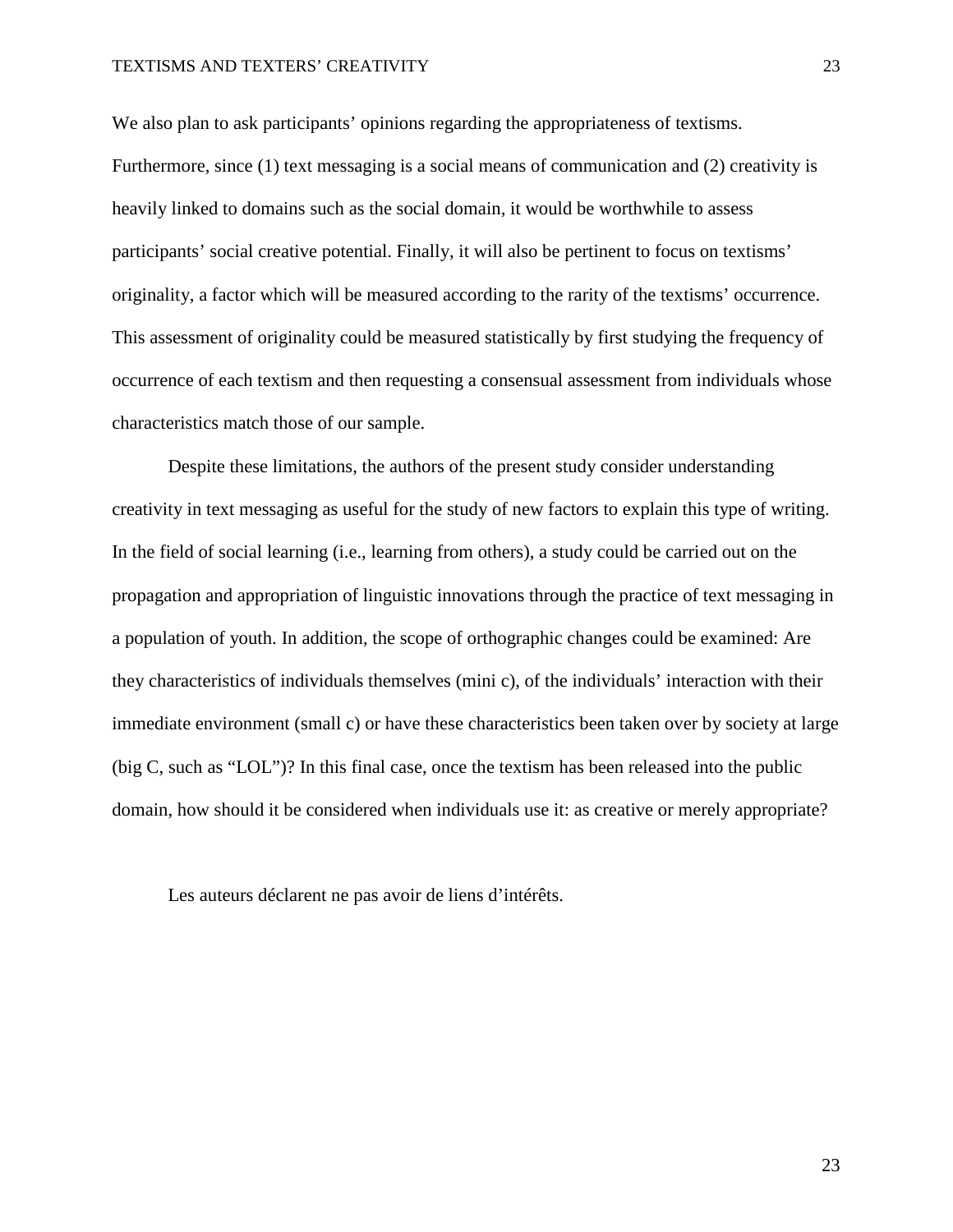#### References

- Amabile, T. M. (1982). Social psychology of creativity: A consensual assessment technique. *Journal of Personality and Social Psychology, 43*, 997–1013. doi: 10.1037/0022- 3514.43.5.997
- Amabile, T. M. (1996). *Creativity in context: Update to "the social psychology of creativity"*. Boulder, CO, US: Westview Press.
- Anderson, P. J., & Reidy, N. (2012). Assessing executive function in preschoolers. *Neuropsychology review*, *22*, 345–360. doi: 10.1007/s11065-012-9220-3
- Barbot, B., Besançon, M., & Lubart, T. (2011). Assessing creativity in the classroom. *The Open Educational Journal, 4*, 58–66. doi: 10.2174/1874920801104010058
- Barbot, B., Besançon, M., & Lubart, T. (2015). Creative Potential in Educational Settings: its Nature, Measure, and Nurture. *Education 3–13, 43*, 371-381. doi: 10.1080/03004279.2015.1020643
- Barbot, B., Besançon, M. & Lubart, T. (2016). The generality-specificity of creativity: Exploring the structure of creative potential with EPoC. *Learning and Individual Differences, 52,*  178*–*187. doi: 10.1016/j.lindif.2016.06.005
- Bates, T. C., Castles, A., Coltheart, M., Gillespie, N., Wright, M., & Martin, N. G. (2004). Behaviour genetic analyses of reading and spelling: A component processes approach. *Australian Journal of Psychology, 56*, 115–126. doi: 10.1080/0004953041000173484
- Bernicot, J., Goumi, A., Bert-Erboul., A. & Volckaert-Legrier, O. (2014). How do skilled and less-skilled spellers write text messages? A longitudinal study of sixth and seventh graders. *Journal of Computer Assisted Learning, 30*, 559–576. doi: 10.1111/jcal.12064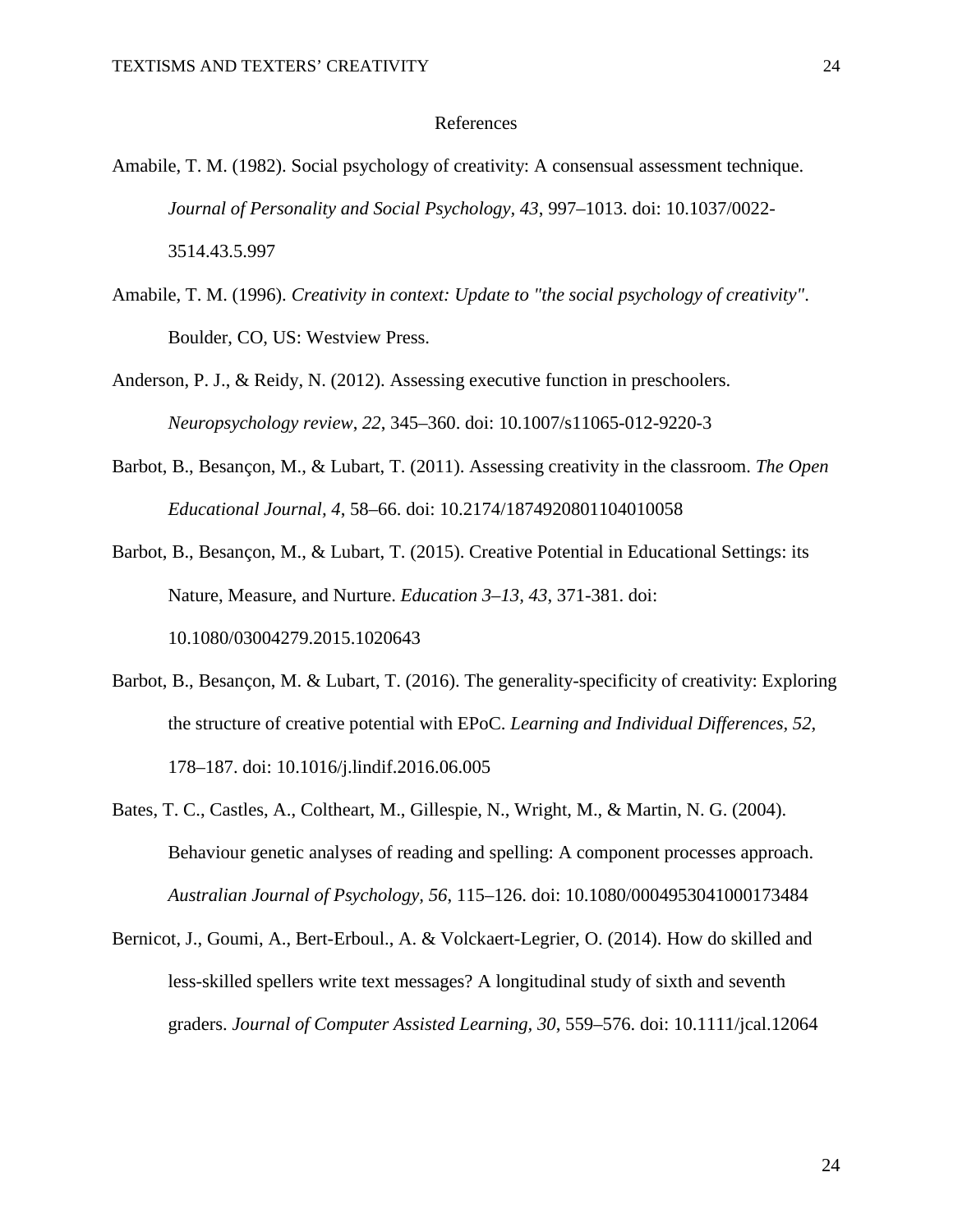- Bernicot, J., Volckaert-Legrier, O., Goumi, A., & Bert-Erboul, A. (2012). SMS experience and textisms in young adolescents: Presentation of a longitudinally collected corpus. *Lingvisticae Investigationes, 35*, 181–198. doi: 10.1075/li.35.2.04ber
- Besançon, M., Barbot, B., & Lubart, T. (2011). Evolution de l'évaluation de la créativité chez l'enfant de Binet à nos jours [Evolution of creativity assessment in children from Binet to nowadays]. *Recherche et Education, 5*, 215–226.
- Besançon, M. & Lubart, T. (2015). *La créativité de l'enfant. Evaluation et développement* [Children's creativity. Assessment and Development]. Bruxelles : Mardaga.
- Caroff, X., & Besançon, M. (2008). Variability of creativity judgments. *Learning and Individual Differences, 18*, 367–371. doi: 10.1016/j.lindif.2008.04.001
- Combes, C., Volckaert-Legrier, O., & Largy, P. (2012a). Automatic or controlled writing? The effect of a dual task on SMS writing in novice and expert adolescents. *Linguisticae Investigationes*, *35*, 199–217. doi: doi: 10.1075/li.35.2.05com
- Combes, C., Volckaert-Legrier, O., & Largy, P. (2012b). Différences novices-experts dans la production écrite de SMS : étude de l'effet d'une double tâche [Differences between novices and experts on SMS writing: effect of a dual task]. *Approche neuropsychologique des acquisitions de l'enfant*, *24*, 302–312.
- Combes, C., Volckaert-Legrier, O., & Perret, C. (2018). Écrire des SMS, quels effets sur les modules cognitifs de production ? [What effects does writing SMSs have on cognitive module production?]. *L'Année psychologique*, *118*, 173–202.
- Croutte, P., Lautié, S., & Hoibian, S. (2017). *Baromètre du Numérique 2017 [Digital Barometer 2017]*. Paris: CREDOC.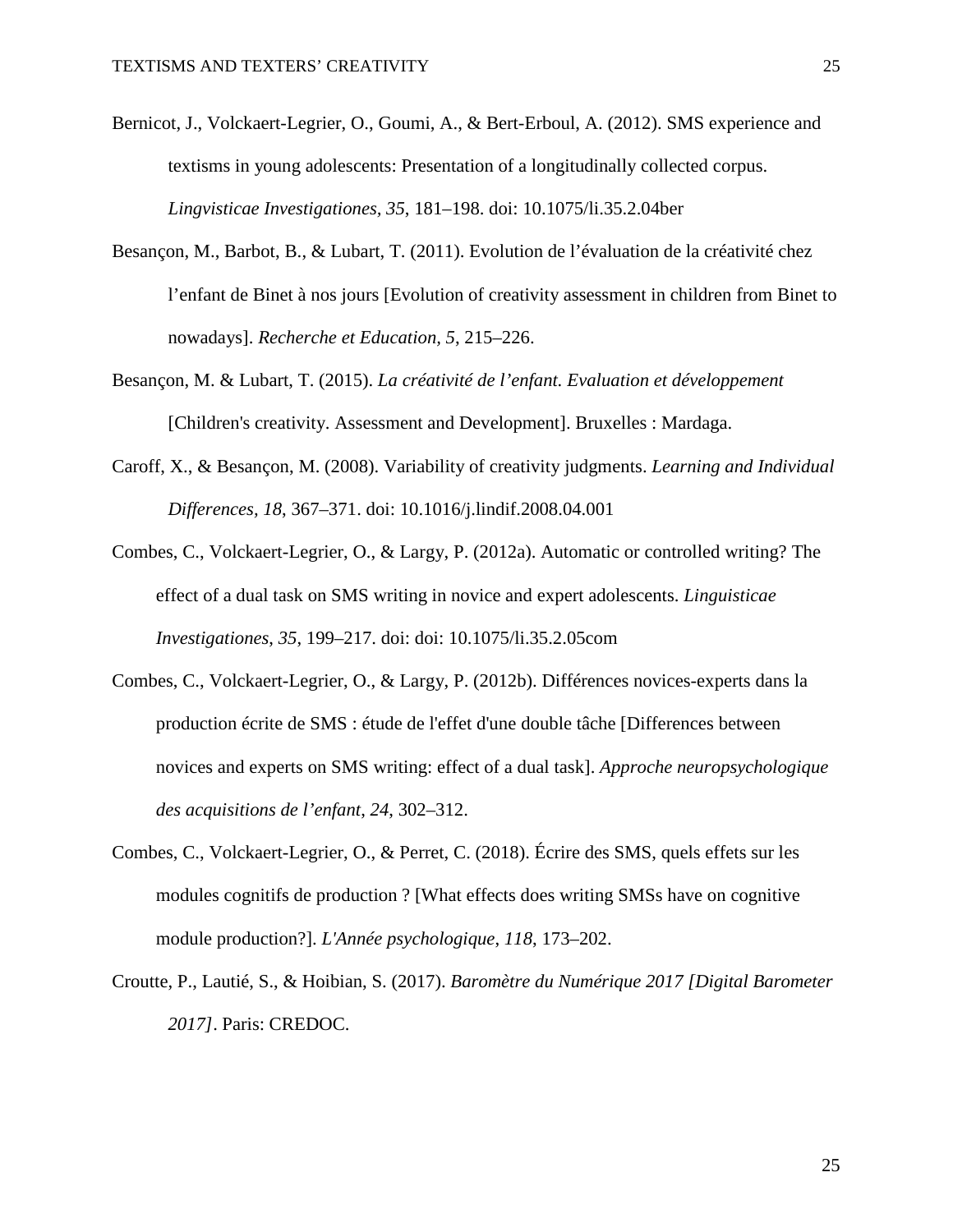- Csikszentmihalyi, M. (2006). *La créativité. La psychologie de la découverte et de l'invention [Creativity: The psychology of discovery and invention]*. Paris: Robert Laffont.
- De Jonge, S., & Kemp, N. (2012). Text message abbreviations and language skills in high school and university students. *Journal of Research in Reading, 25*, 49–69. doi: 10.1111/j.1467- 9817.2010.01466.x
- Drouin, M. A. (2011). College students' text messaging, use of textese and literacy skills. *Journal of Computer Assisted Learning, 27*, 67–75. doi: 10.1111/j.1365- 2729.2010.00399.x
- Drouin, M., & Davis, C. (2009). R u txting? Is the use of text speak hurting your literacy? *Journal of Literacy Research, 41*, 46–67. doi: 10.1080/10862960802695131
- Drouin, M., & Driver, B. (2014). Texting, textese and literacy abilities: A naturalistic study. *Journal of Research in Reading, 37*, 250–267. doi: 0.1111/j.1467-9817.2012.01532.x
- Forthmann, B., Regehr, S., Seidel, J., Holling, H., Çelik, P., Storme, M., & Lubart, T. (2018a). Revisiting the interactive effect of multicultural experience and openness to experience on divergent thinking. *International Journal of Intercultural Relations, 63,* 135–143. doi: 10.1016/j.ijintrel.2017.10.002
- Forthmann, B., Szardenings, C. & Holling, H. (2018b). Understanding the confounding effect of fluency in divergent thinking scores: Revisiting average scores to quantify artifactual correlation. *Psychology of Aesthetics, Creativity, and the Arts*. Advance online publication. doi: 10.1037/aca0000196
- Goff, K., & Torrance, E. P. (2002). *Abbreviated Torrance Test for adults manual*. Bensenville, IL: Scholastic Testing Service, Inc.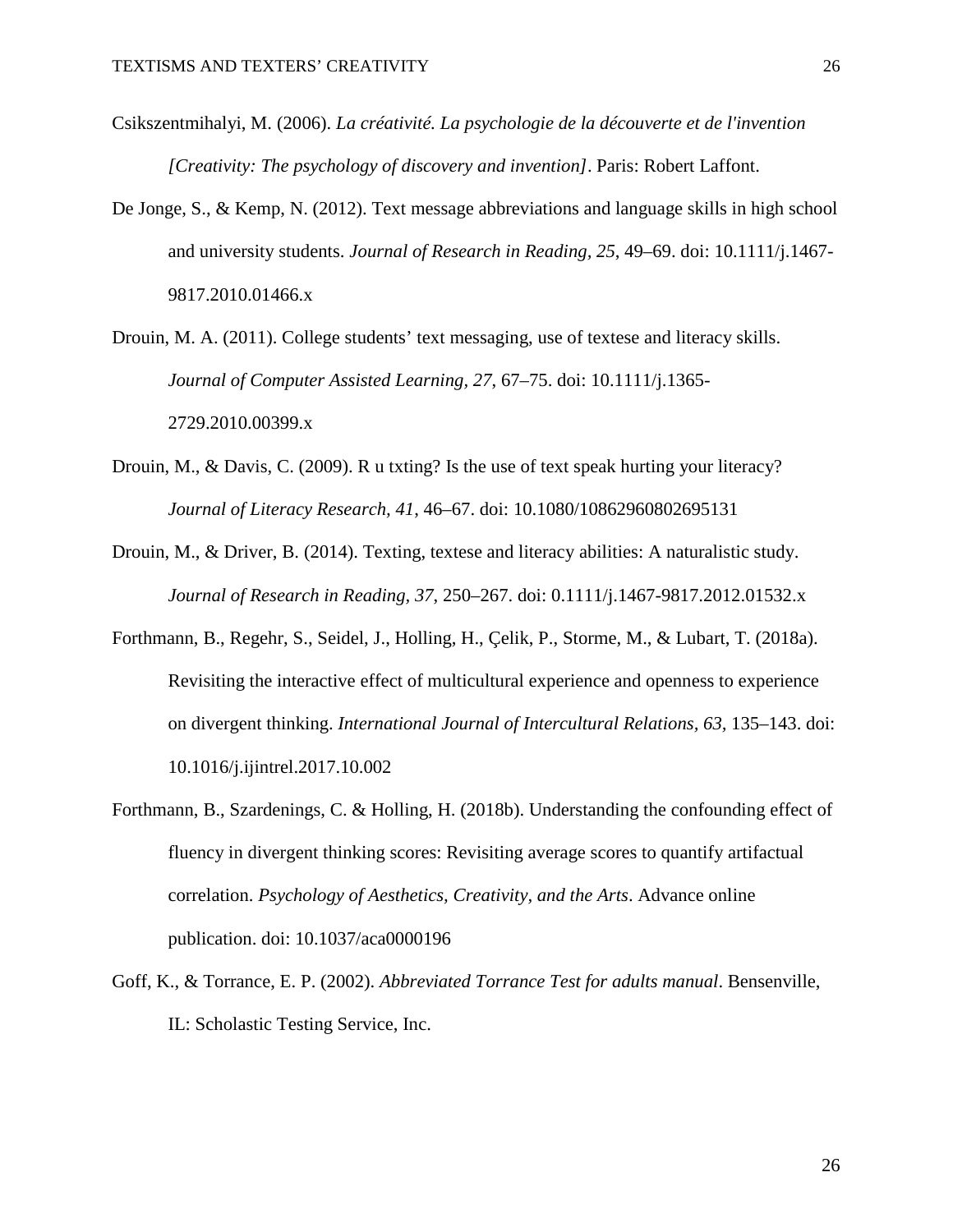- Goumi, A., Volckaert-Legrier, O., Bert-Erboul, A., & Bernicot, J. (2011). SMS length and function: a comparative study of 13 to 18 year-old girls and boys. *European Review of Applied Psychology, 61*, 175–184. doi: 10.1016/j.erap.2011.07.001
- Grace, A., & Kemp, N. (2015). Assessing the Written Language of Text Messages. In L.D. Rosen, N. Cheever, & L.M. Carrier (Eds.), *The Wiley Blackwell Handbook of Psychology, Technology and Society* (pp. 207–231). Wiley-Blackwell.
- Grace, A., Kemp, N., Martin, F. H., & Parrila, R. (2014). Undergraduates' text messaging language and literacy skills. *Reading and Writing, 27*, 855–873. doi: 10.1007/s11145- 013-9471-2
- Grace, A., Kemp, N., Martin, F. H., & Parrila, R. (2015). Undergraduates' attitudes to text messaging language use and intrusions of textisms into formal writing. *New Media and Society, 17*, 792–809. doi: 10.1177/1461444813516832
- Jackson, L.A., Witt, E.A., Games, A.I., Fitzgerald, H.E., von Eye, A., & Zhao, Y. (2012). Information technology use and creativity: Findings from the Children and Technology Project. *Computers in Human Behavior, 28*, 370–376. doi: 10.1016/j.chb.2011.10.006
- Kaufman, J. C., & Beghetto, R. A. (2009). Beyond big and little: The four c model of creativity. *Review of General Psychology, 13*, 1–12. doi: 10.1037/a0013688
- Kemp, N. (2010). Texting vs. txtng: reading and writing text messages, and links with other linguistic skills. *Writing Systems Research, 2*, 53–71. doi: 10.1093/wsr/wsq002
- Kemp, N., & Bushnell, C. (2011). Children's text messaging: Abbreviations, input methods and links with literacy. *Journal of Computer Assisted Learning, 27*, 18–27. doi: 10.1111/j.1365-2729.2010.00400.x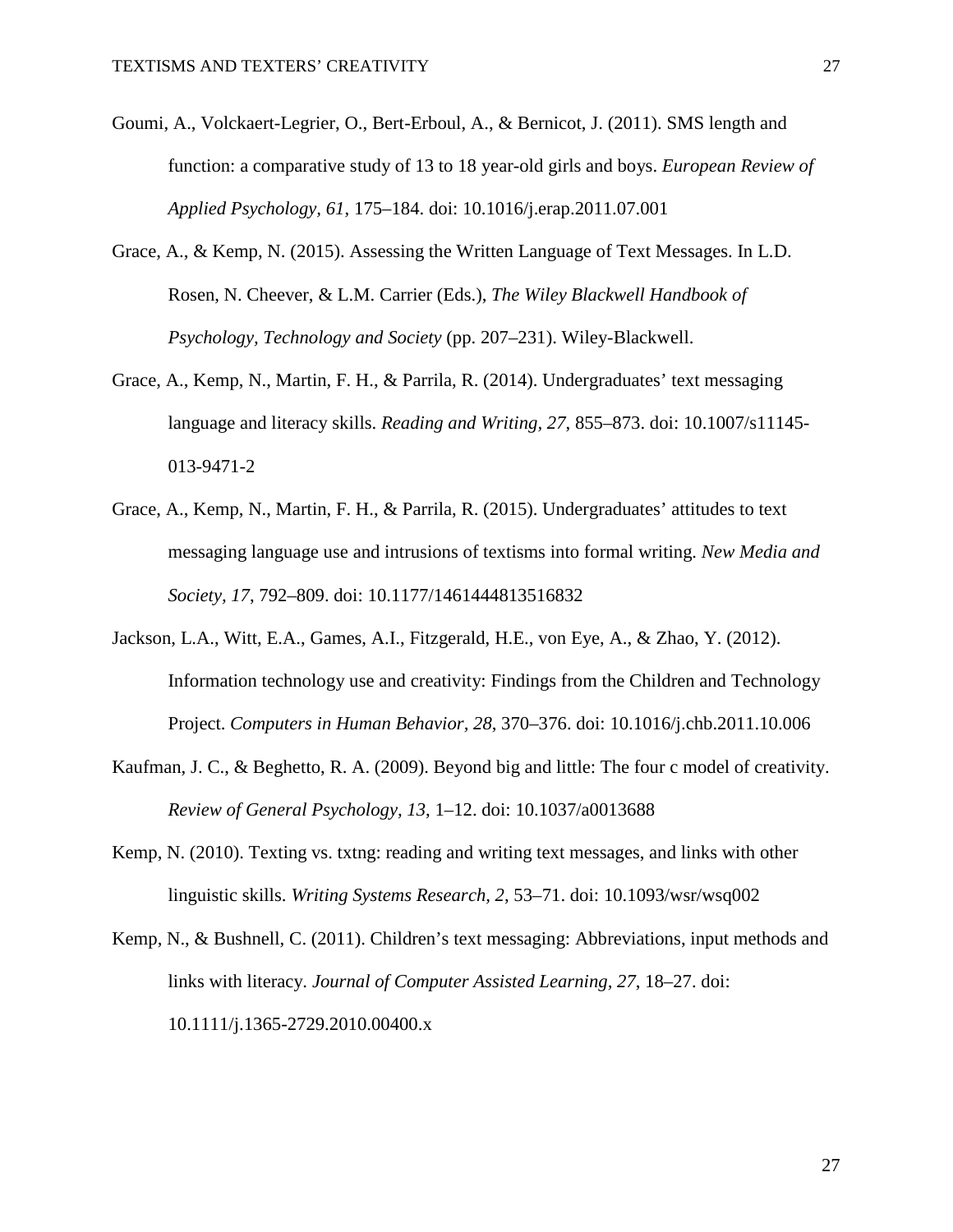- Kemp, N., Wood, C., & Waldron, S. (2014). do i know its wrong: children's and adults' use of unconventional grammar in text messaging. *Reading and Writing, 27*, 1585–1602. doi: 10.1007/s11145-014-9508-1
- Lee, M.R., & Chen, T.T. (2015). Digital creativity: Research themes and framework. *Computers in Human Behavior, 42*, 12–19. doi: 10.1016/j.chb.2014.04.001
- Ling, R. (2010). Texting as a life phase medium. J*ournal of Computer-Mediated Communication, 15*, 277–292. doi: 10.1111/j.1083-6101.2010.01520.x
- Lubart, T., Besançon, M., & Barbot, B. (2011). *Evaluation du Potentiel Créatif (EPoC) [Evaluation of Potential of Creativity]*. Paris: Hogrefe.
- Lubart, T., Mouchiroud, C., Tordjman, S., & Zenasni, F. (2015). *Psychologie de la créativité (2e édition) [Psychology of creativity (2nd edition)]*. Paris: Armand Colin.
- Miyake, A., & Friedman, N. P. (2012). The nature and organization of individual differences in executive functions: Four general conclusions. *Current directions in psychological science*, *21*, 8–14. doi: 10.1177/0963721411429458
- Nusbaum, E. C., & Silvia, P. J. (2011). Are intelligence and creativity really so different? Fluid intelligence, executive processes, and strategy use in divergent thinking. *Intelligence, 39,*  36–45. doi: 10.1016/j.intell.2010.11.002
- Plester, B., Lerkkanen, M.-K., Linjama, L. J., Rasku-Puttonen, H., & Littleton, K. (2011). Finnish and UK English pre-teen children's text message language and its relationship with their literacy skills. *Journal of Computer Assisted Learning, 27*, 37–48. doi: 10.1111/j.1365-2729.2010.00402.x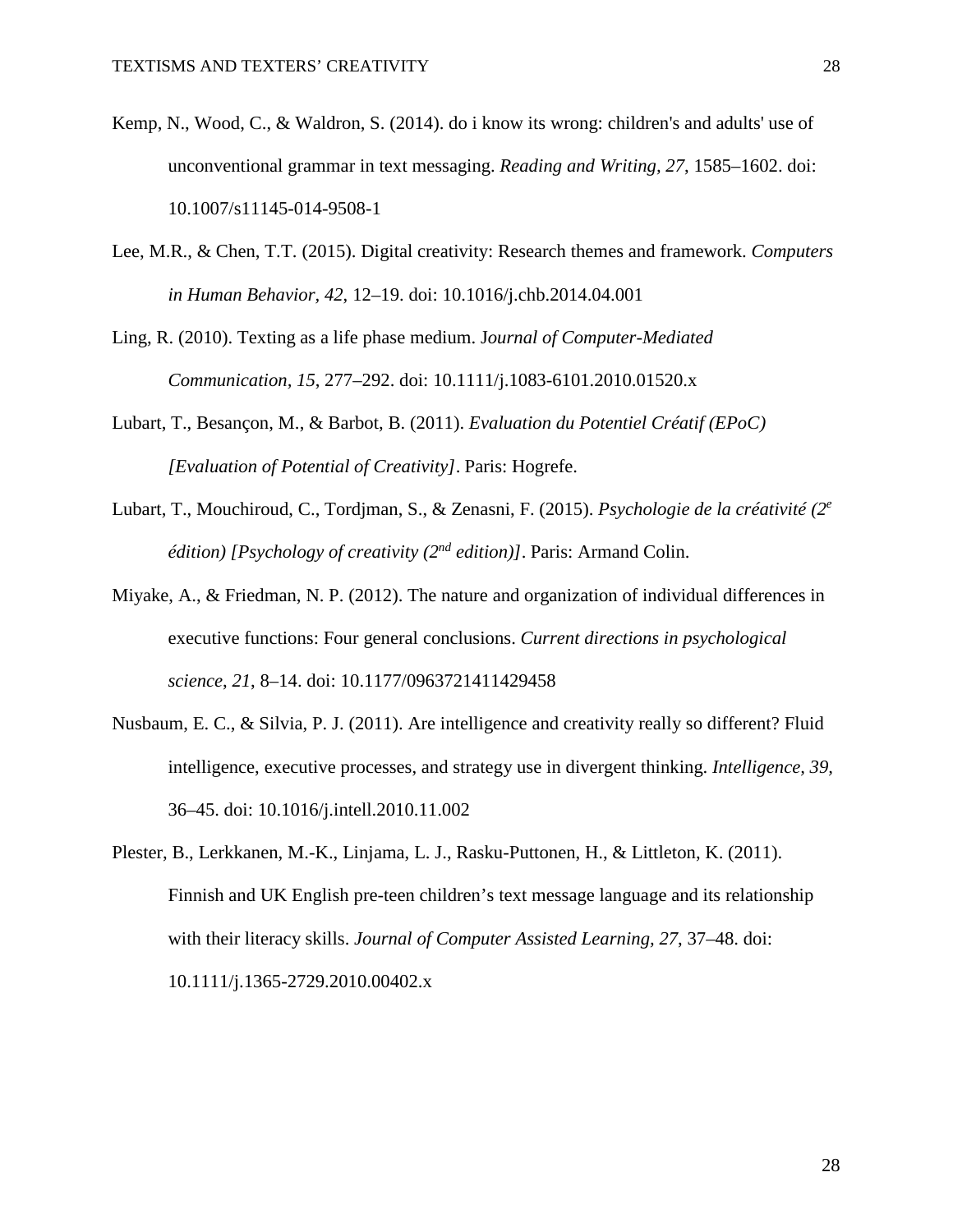- Plester, B., & Wood, C. (2009). Exploring relationships between traditional and new media literacies: British preteen texters at school. *Journal of Computer-Mediated Communication, 14*, 1108–1129. doi: 10.1111/j.1083-6101.2009.01483.x
- Plester, B., Wood, C., & Joshi, P. (2009). Exploring the relationship between children's knowledge of text message abbreviations and school literacy outcomes. *British Journal of Developmental Psychology, 27*, 145–161. doi: 10.1348/026151008X320507
- Powell, D., & Dixon, M. (2011). Does SMS text messaging help or harm adults' knowledge of standard spelling?. *Journal of Computer Assisted Learning*, *27*, 58–66. doi: 10.1111/j.1365-2729.2010.00403.x
- Reiter-Palmon, R., Forthman, B., & Barbot, B. (2019). Scoring Divergent Thinking Tests: A Review and Systematic Framework. *Psychology of Aesthetics, Creativity and the Arts, 13*, 144–152. doi: 10.1037/aca0000227
- Ritchie, S.J., Luciano, M., Hansell, N.K., Wright, M.J., & Bates, T.C. (2013). The relationship of reading ability to creativity: Positive, not negative associations. *Learning and Individual Differences, 26*, 171–176. doi: 10.1016/j.lindif.2013.02.009
- Runco, M.A. (2008). Reasoning and Personal Creativity. In J.C. Kaufman & J. Baer (Eds.), *Creativity and Reason in Cognitive Development* (pp. 99–116). Cambridge: Cambridge University Press.
- Runco, M.A., & Jaeger, G.J. (2012). The standard definition of creativity. *Creativity Research Journal, 24*, 92–96. doi: 10.1080/10400419.2012.650092
- Sternberg, R. J., & Lubart, T. I. (1995). *Defying the crowd: Cultivating creativity in a culture of conformity*. New York: Free Press.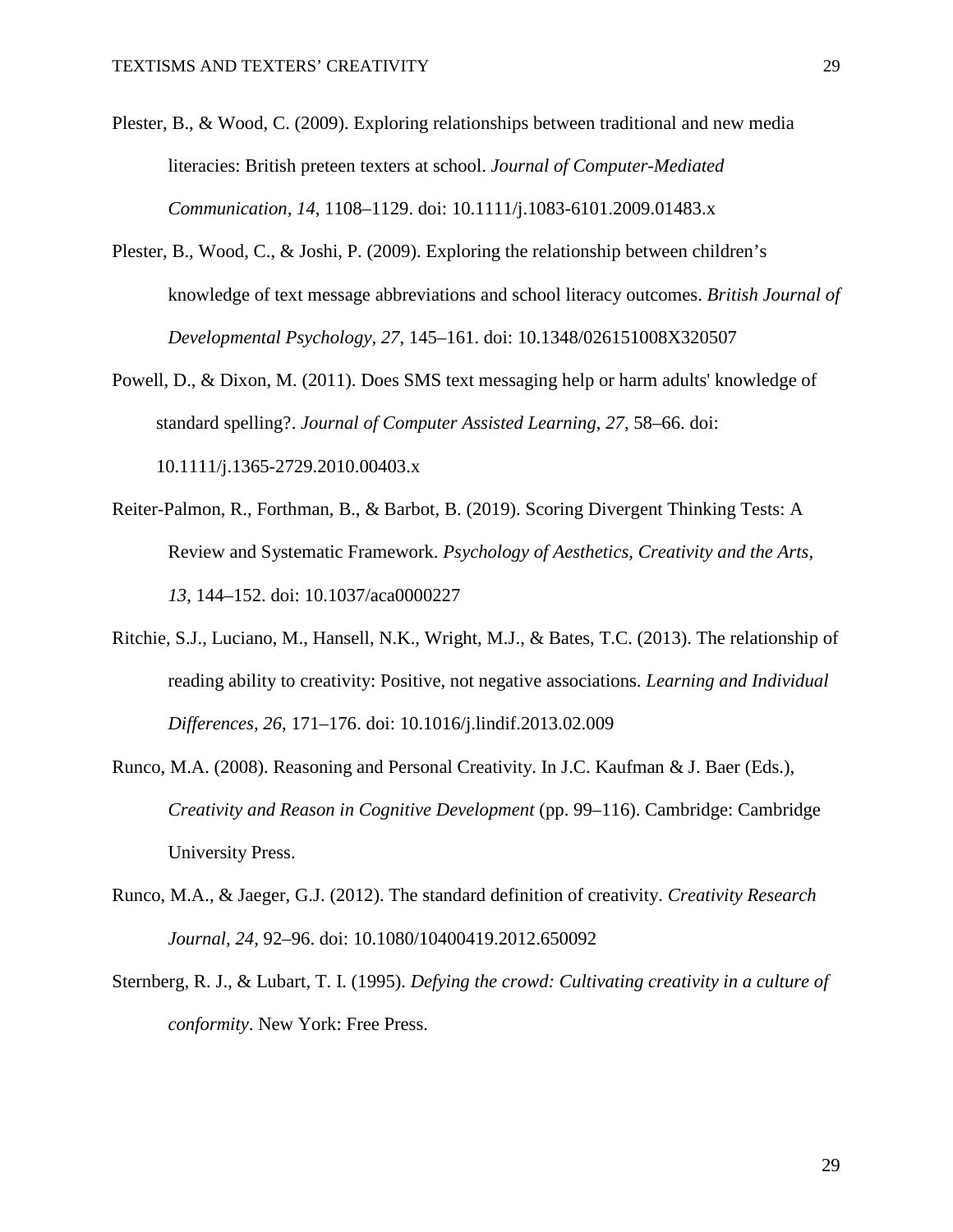Torrance, E. P. (2004). Un résumé historique du développement des tests de pensée créative de Torrance [A historical summary of the development of Torrance's creative thinking tests]. *Revue Européenne de Psychologie Appliquée/European Review of Applied Psychology, 54(1)*, 57-63. doi: 10.1016/j.erap.2004.01.003

Torrance, E. P. (1987). *Torrance tests of creative thinking*. Bensenville, IL: Scholastic Testing.

- Tossell, C. C., Kortum, P., Shepard, C., Barg‐Walkow, L. H., Rahmati, A., & Zhong, L. (2012). A longitudinal study of emoticon use in text messaging from smartphones. *Computers in Human Behavior, 28*, 659–663. doi: 10.1016/j.chb.2011.11.012
- Thurlow, C., & Brown, A. (2003). Generation Txt? The sociolinguistics of young people's textmessaging. *Discourse Analysis Online, 1*. Retrieved April 1, 2015 from: http://extra.shu.ac.uk/daol/articles/v1/n1/a3/thurlow2002003-paper.html
- Thurlow, C., & Poff, M. (2013). Text messaging. In S.C. Herring, S. Dieter, & V. Tuija (Eds.), *Handbook of the pragmatics of CMC* (pp. 163–189). Berlin and New York: Mouton de Gruyter.
- Van Dijk, C. N., Van Witteloostuijn, M., Vasić, N., Avrutin, S., & Blom, E. (2016). The influence of texting language on grammar and executive functions in primary school children. *PloS one*, *11*(3), e0152409. doi: 10.1371/journal.pone.0152409
- Volckaert-Legrier, O., Goumi, A., Bert-Erboul, A., & Bernicot, J. (2015). Focus on Text Messages: A Review of Studies in French. In Z. Yan (Ed.), *Encyclopedia of Mobile Phone Behavior* (pp. 1037–1050). Hershey, PA: Information Science Reference. doi:10.4018/978-1-4666-8239-9.ch085
- Wainwright, M. A., Wright, M. J., Luciano, M., Geffen, G. M., & Martin, M. G. (2005). Multivariate genetic analysis of academic skills of the Queensland core skills test and IQ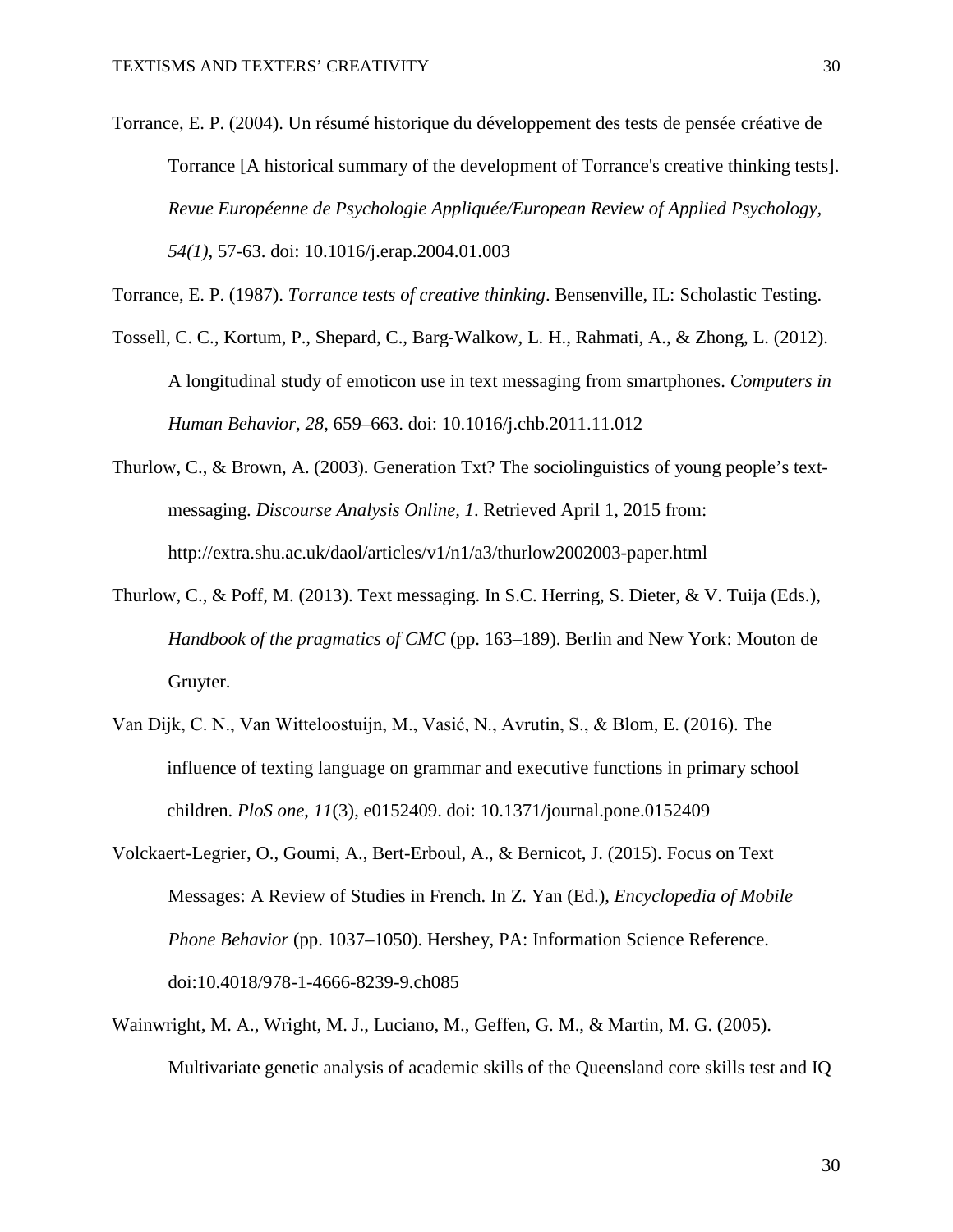highlight the importance of genetic g. *Twin Research and Human Genetics, 8*, 602–608. doi: 10.1375/twin.8.6.602

- Wainwright, M. A., Wright, M. J., Luciano, M., Geffen, G.M., & Martin, N. G. (2008). Genetic covariation among facets of openness to experience and general cognitive ability. *Twin Research and Human Genetics, 11*, 275–286. doi: 10.1375/twin. 11.3.275
- Wang, A. Y. (2012). Exploring the relationship of creative thinking to reading and writing. *Thinking Skills and Creativity, 7*, 38–47. doi: 10.1016/j.tsc.2011.09.001
- Wood, C., Jackson, E., Hart, L., Plester, B., & Wilde, L. (2011a). The effect of text messaging on 9- and 10-yearold children's reading, spelling and phonological processing skills. *Journal of Computer Assisted Learning, 27*, 28–36. doi: 10.1111/j.1365-2729.2010.00398.x
- Wood, C., Jackson, E., Plester, B., & Wilde, L. (2009). Children's use of mobile phone text messaging and its impact on literacy development in primary school. British Educational Communications and Technology Agency (BECTA).
- Wood, C., Kemp, N., & Plester, B. (2014a). *Text-Messaging and Literacy – The Evidence*. London, New-York: Routledge.
- Wood, C., Kemp, N., Waldron, S., & Hart, L. (2014b) Grammatical understanding, literacy and text messaging in school children and undergraduate students: A concurrent analysis. *Computers and Education, 70*, 281–290. doi: 10.1016/j.compedu.2013.09.003
- Wood, C., Meachem, S., Bowyer, S., Jackson, E., Tarczynski-Bowles, M. L., & Plester, B. (2011b). A longitudinal study of children's text messaging and literacy development. *British Journal of Psychology, 102*, 431–442. doi: 10.1111/j.2044-8295.2010.02002.x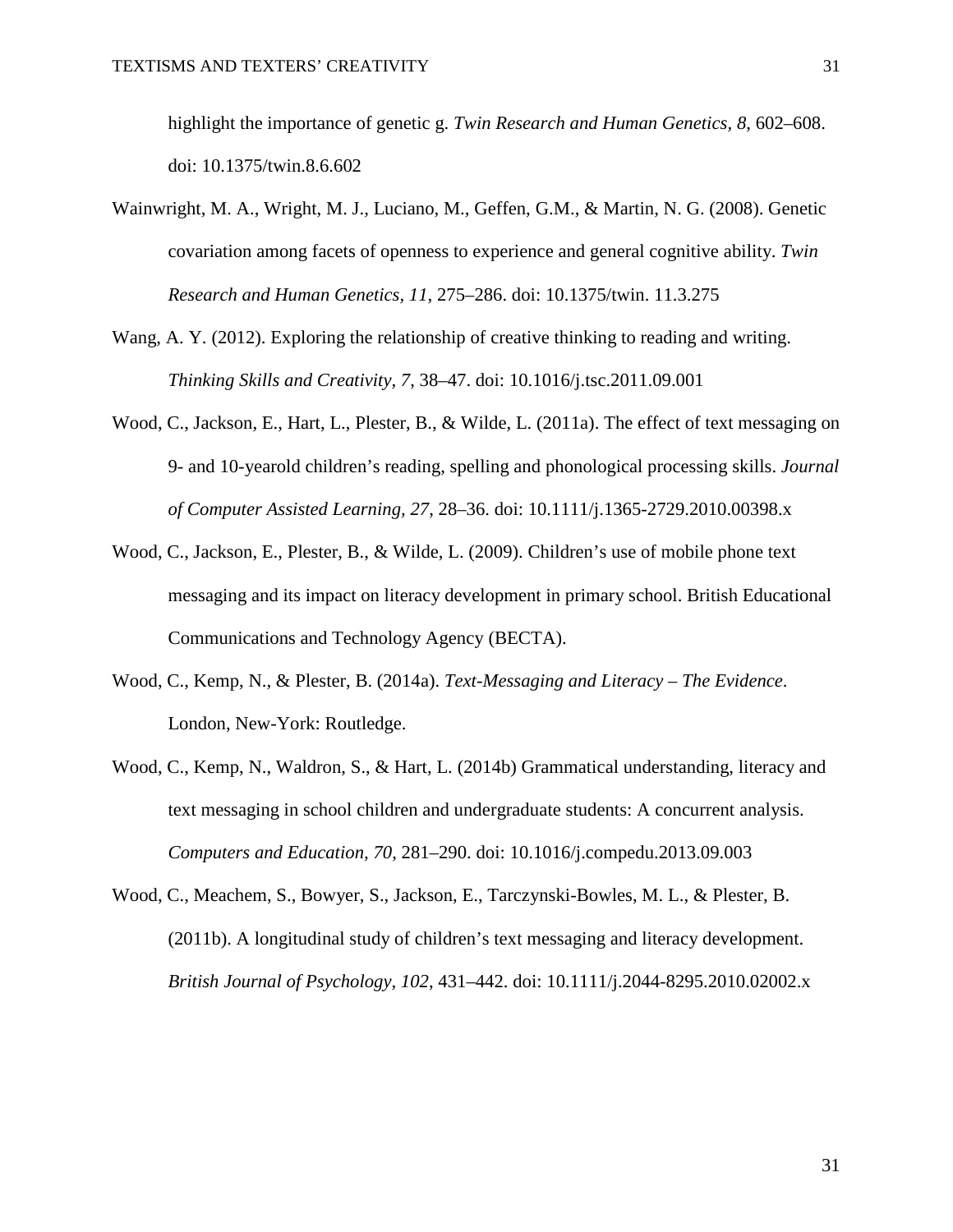YouGov. (2018). *Messaging Applications*. Retrieved July 09, 2019, from https://d25d2506sfb94s.cloudfront.net/cumulus\_uploads/document/f4nmt922xj/Messagin g%20applications,%20December%208-11,%202017.pdf

Zebroff, D. (2018). Youth texting: Help or hindrance to literacy?. *Education and Information Technologies*, *23*, 341–356. doi: 10.1007/s10639-017-9606-1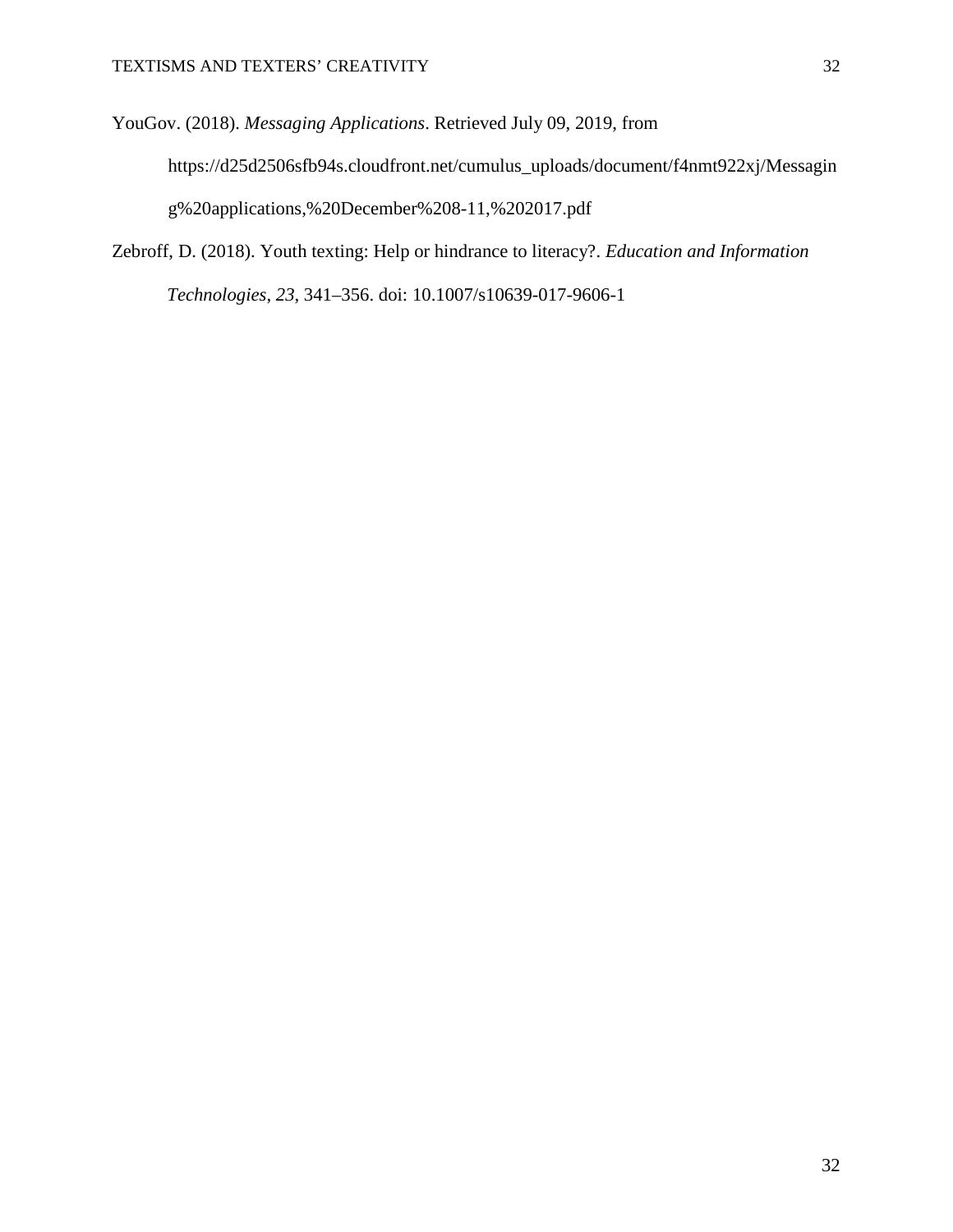|         | Thinking process          |                          |  |  |  |
|---------|---------------------------|--------------------------|--|--|--|
| Domain  | Divergent-Exploratory     | Convergent-Integrative   |  |  |  |
|         | $DG1 - Abstract stimulus$ | $IG1 - Abstract stimuli$ |  |  |  |
| Graphic | $DG2 - Concrete stimulus$ | $IG2 -$ Concrete stimuli |  |  |  |
|         | $DV1 - Story$ endings     | $IV1 - Story title$      |  |  |  |
| Verbal  | $DV2 - Story$ beginnings  | $IV2 - Story characters$ |  |  |  |

|  |  |  | Table 1 – EPoC structured framework for task sampling |  |  |  |  |
|--|--|--|-------------------------------------------------------|--|--|--|--|
|--|--|--|-------------------------------------------------------|--|--|--|--|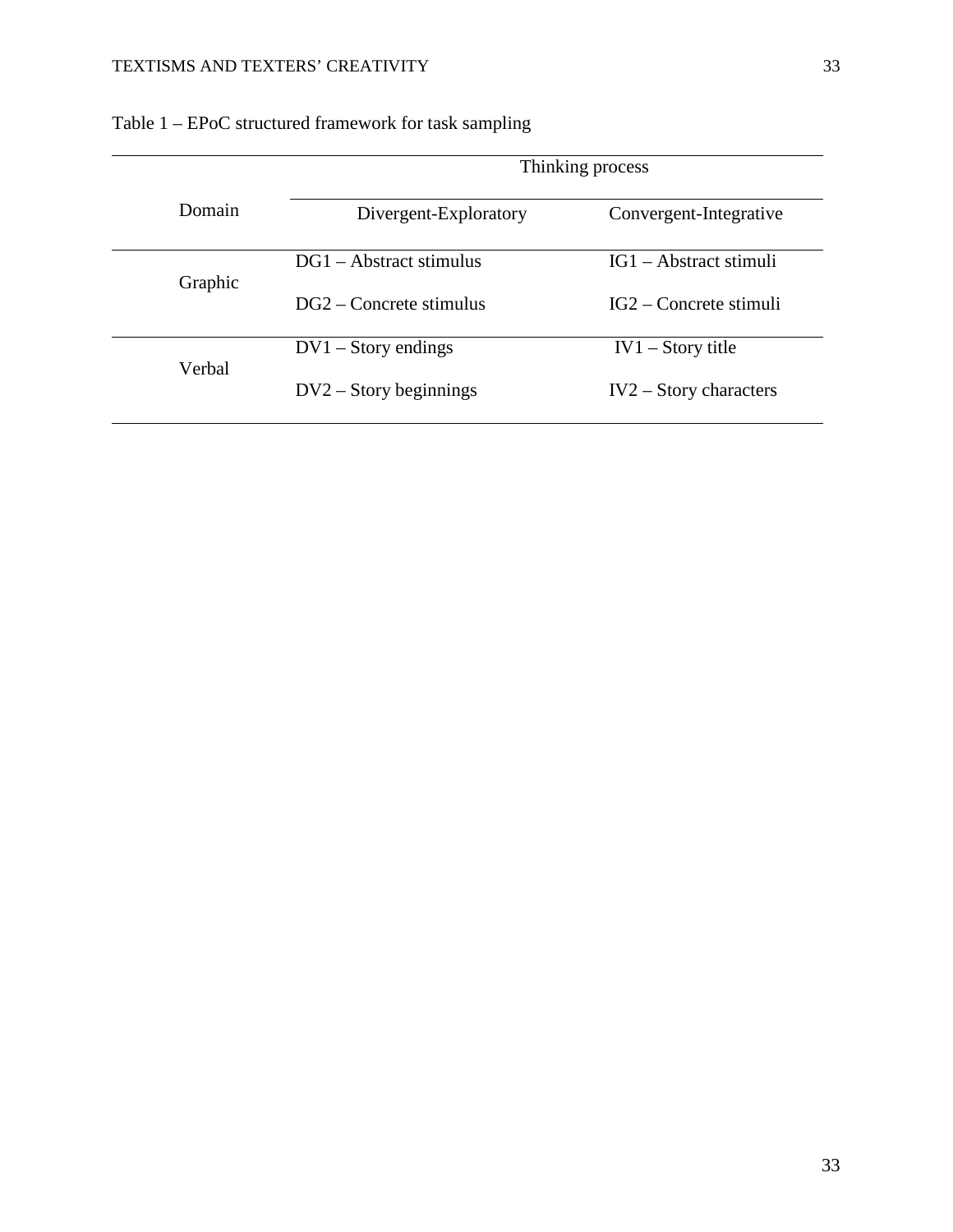Table 2 – Examples of textism categories consistent with or breaking with the traditional French written code of phoneme-grapheme correspondence (*Examples of English equivalents found in Thurlow & Brown, 2003 and Wood, Kemp & Plester, 2014)*

| Textisms consistent with traditional code of phoneme-grapheme correspondence |                                    |                              |                      |                           |                                                                           |  |
|------------------------------------------------------------------------------|------------------------------------|------------------------------|----------------------|---------------------------|---------------------------------------------------------------------------|--|
| <b>Categories</b>                                                            | Simplifications                    |                              | Complexifications    |                           | Substitutions                                                             |  |
| <b>Examples</b>                                                              | monai (monnaie),                   |                              |                      | creuver (crevé), cafer    | arriver (arrivée),                                                        |  |
| (transcriptions                                                              | foto (photo), koi                  |                              |                      | $(café)$ , serais (serai) | pence (pense),                                                            |  |
| into traditional                                                             | (quot)                             |                              |                      |                           | mademoizelle                                                              |  |
| French)                                                                      |                                    |                              |                      |                           | (mademoiselle)                                                            |  |
| <b>English equivalent</b>                                                    | stres (stress), wil                |                              | shapping (shaping),  |                           | there (their), bloo                                                       |  |
|                                                                              | (will), wher                       |                              | leade (lead), chairs |                           | (blue), cuming                                                            |  |
|                                                                              | (where)                            |                              | (chair)              |                           | (coming)                                                                  |  |
|                                                                              |                                    |                              |                      |                           | Textims breaking with traditional code of phoneme-grapheme correspondence |  |
|                                                                              | New phoneme-                       |                              |                      |                           |                                                                           |  |
|                                                                              | grapheme                           |                              |                      |                           | Words or graphic                                                          |  |
|                                                                              | correspondences                    |                              |                      | Phonological              | forms not                                                                 |  |
| <b>Categories</b>                                                            | without                            |                              | Agglutinations       | modifications             | existing in                                                               |  |
|                                                                              | phonological                       |                              |                      |                           | traditional French                                                        |  |
|                                                                              | modification                       |                              |                      |                           |                                                                           |  |
| <b>Examples</b>                                                              | n8 (nuit), je V                    |                              | vasy (vas-y),        | vac' (vacances),          | $x-x$ (smiley),                                                           |  |
| (transcriptions                                                              | $(je \text{ } \text{vais})$ , $CT$ | <i>jtdois</i> ( <i>je te</i> |                      | tkt (t'inquiètes),        | troplolol, ouf                                                            |  |
| into traditional                                                             | $(c$ 'était), 2min                 |                              | dois), dla (de       | doc (docteur)             | $(fou)$ , zzzz, daron                                                     |  |
| French)                                                                      | (demain)                           |                              | $la$ , the (te le)   |                           | $(p\grave{e}re)$                                                          |  |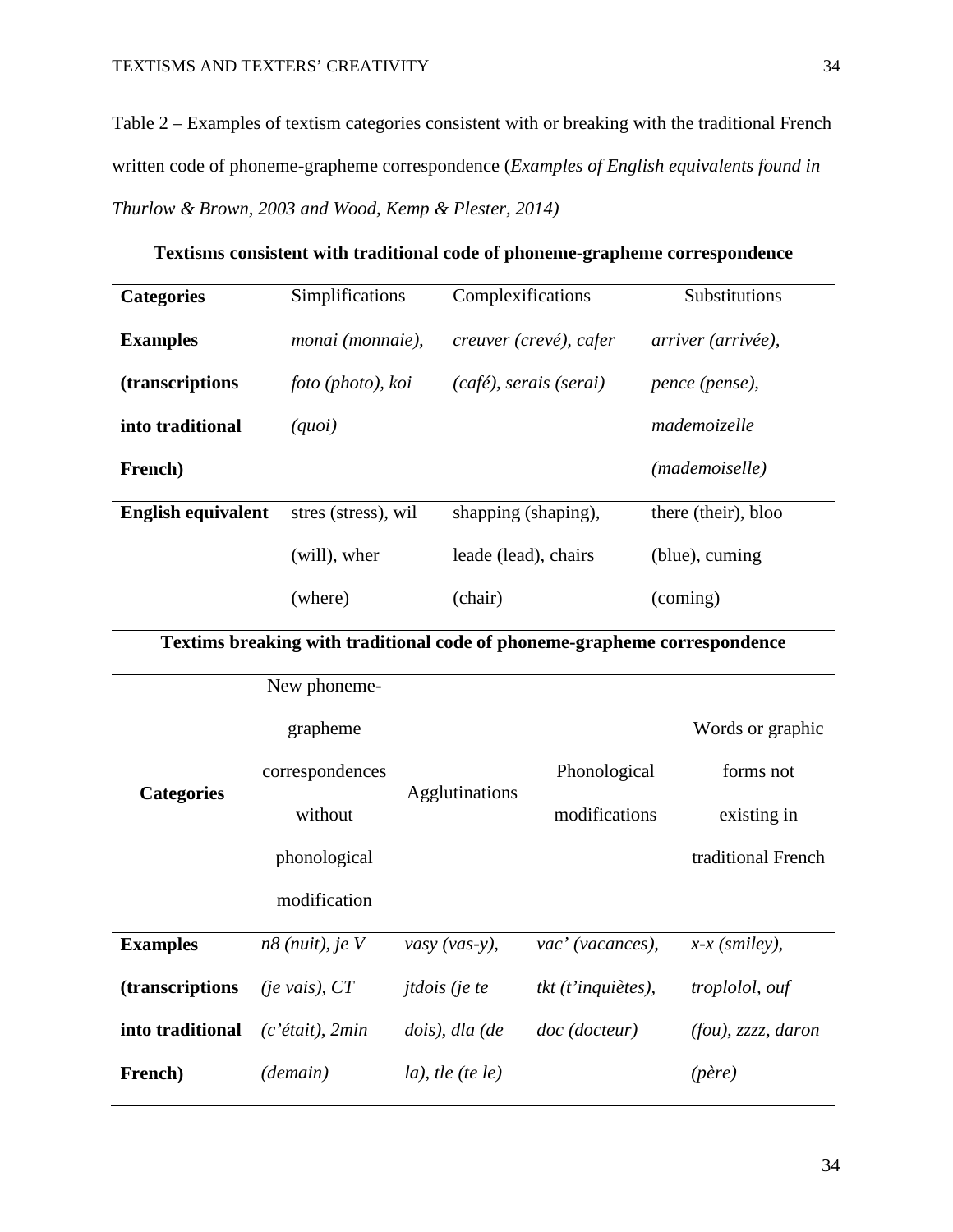| <b>English</b> | $18$ (late), 2 night | alot $(a lot)$ , | Mon (Monday),      | $X$ (kiss), LOL    |
|----------------|----------------------|------------------|--------------------|--------------------|
| equivalent     | (tonight), RU        | whatsup          | pls (please), bout | (laugh out)        |
|                | (are you)            | (what's up)      | (about)            | loud/lots of love) |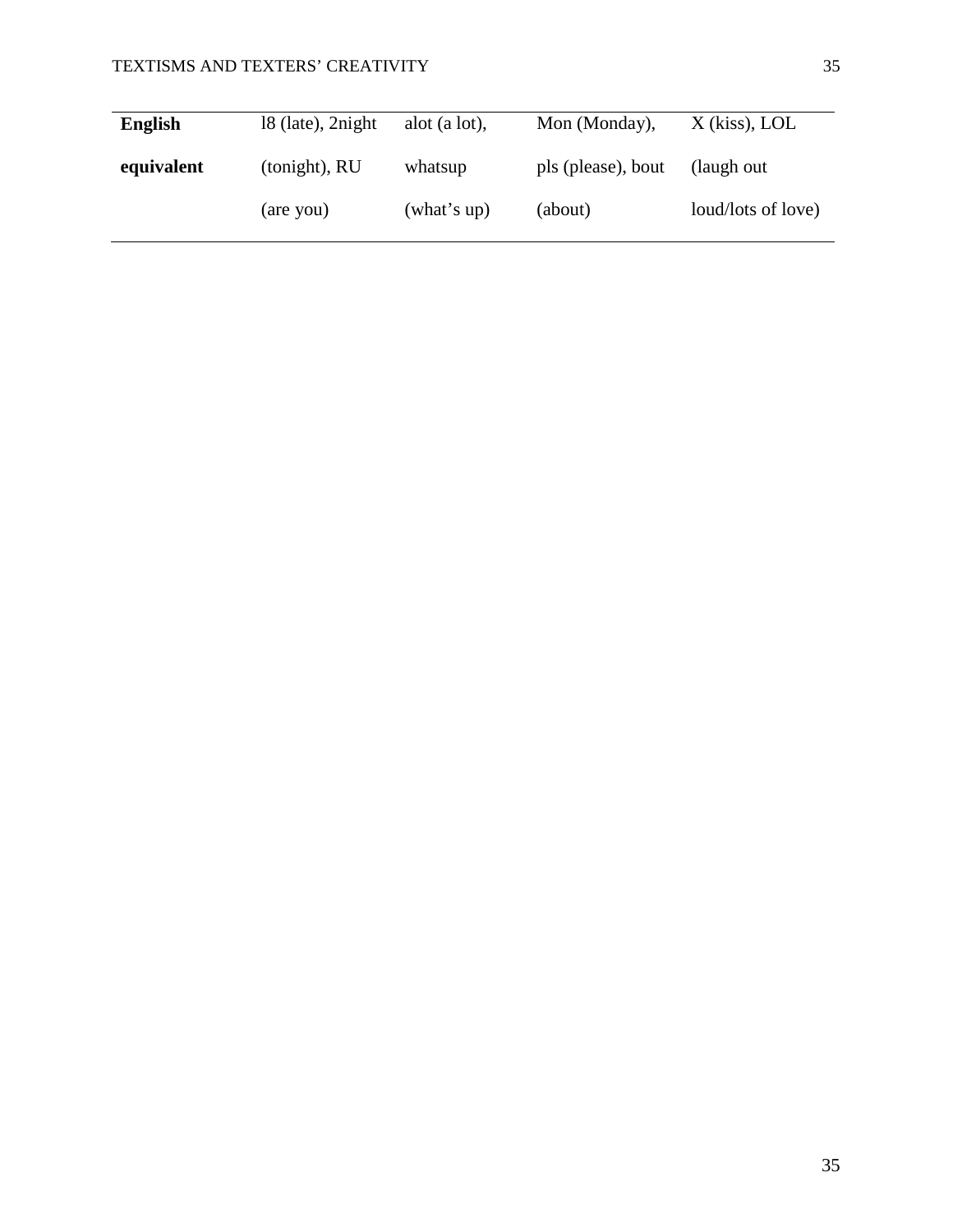| Table 3 – Comparison of naturalistic and elicited corpora on text messages length and density of |
|--------------------------------------------------------------------------------------------------|
| textisms                                                                                         |

|                     | Naturalistic text<br>messages |        | Elicited text<br>messages |        |                        |             |  |
|---------------------|-------------------------------|--------|---------------------------|--------|------------------------|-------------|--|
|                     |                               |        |                           |        |                        |             |  |
|                     | M                             | SD     | M                         | SD     | $\mathbf{t}$           | Cohen's $d$ |  |
| Nber of Words       | 16.867                        | 5.446  | 19.950                    | 5.763  | $-1.807$ (ns)          | .055        |  |
| Nber of characters  | 83.780                        | 29.011 | 98.134                    | 27.367 | $-1.690$ ( <i>ns</i> ) | .509        |  |
| Textisms consistent | 0.076                         | 0.059  | 0.080                     | 0.064  | $-0.357$ (ns)          | .067        |  |
| with code           |                               |        |                           |        |                        |             |  |
| Textisms breaking   | 0.186                         | 0.094  | 0.166                     | 0.101  | $1.083$ (ns)           | .210        |  |
| with code           |                               |        |                           |        |                        |             |  |
| Textisms all        | 0.262                         | 0.135  | 0.246                     | 0.142  | $0.654$ ( <i>ns</i> )  | .118        |  |
| categories combined |                               |        |                           |        |                        |             |  |